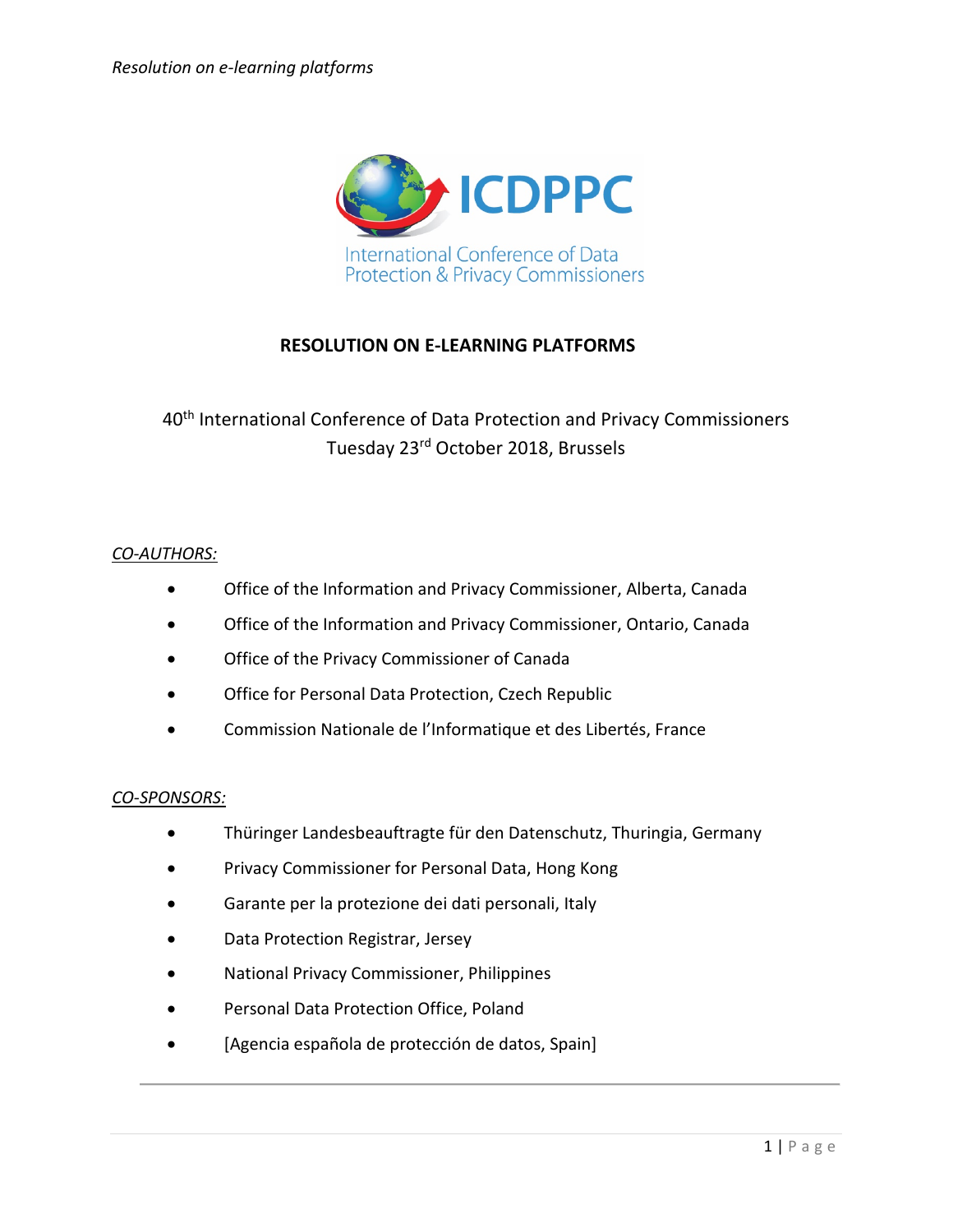A global marketplace of e-learning platforms has emerged to help education authorities provide enhanced educational services and improve outcomes for children and youth. A growing number of educational authorities are using these platforms to support the delivery of education in the classroom, and to gain a better understanding of student learning needs.

Some of these e-learning platforms and the learning analytics they facilitate have enormous capacity to foster the development of innovative and effective learning practices. At their best, they can enhance and complement the interactions of students, parents and educators in the educational environment and help them fulfil their respective potential. Nevertheless, e-learning platforms may pose threats to privacy arising from the collection, use, reuse, disclosure and storage of the personal data of these individuals.

The personal data of children and youth merit specific protection and should be processed only on the basis of sufficient legal ground. Children and youth are entitled to have their privacy protected and must be able to exercise their data protection rights with the support of their parents or guardians. Parents have to be able to assist their children and participate actively in the exercise of these rights.

Classrooms have become increasingly networked environments that may put the privacy of children at risk. Specifically, these connected classrooms raise issues of transparency, in view of the fact that inappropriate data processing practices by e-learning platforms, opaque automated decision-making and misuse of learning analytics risk undermining data protection and privacy rights. In the case of children and youth, this can have significant and long-term social, economic and professional consequences, and fail to account for their evolving capacities.

Based on the above, and in keeping with the objective of adopting resolutions on subjects of common interest or concern, the 40th International Conference of Data Protection and Privacy Commissioners (ICDPPC) calls upon all relevant parties in the field of e-learning, and particularly

• E-learning platform providers and manufacturers, including providers of data driven services directed at students; and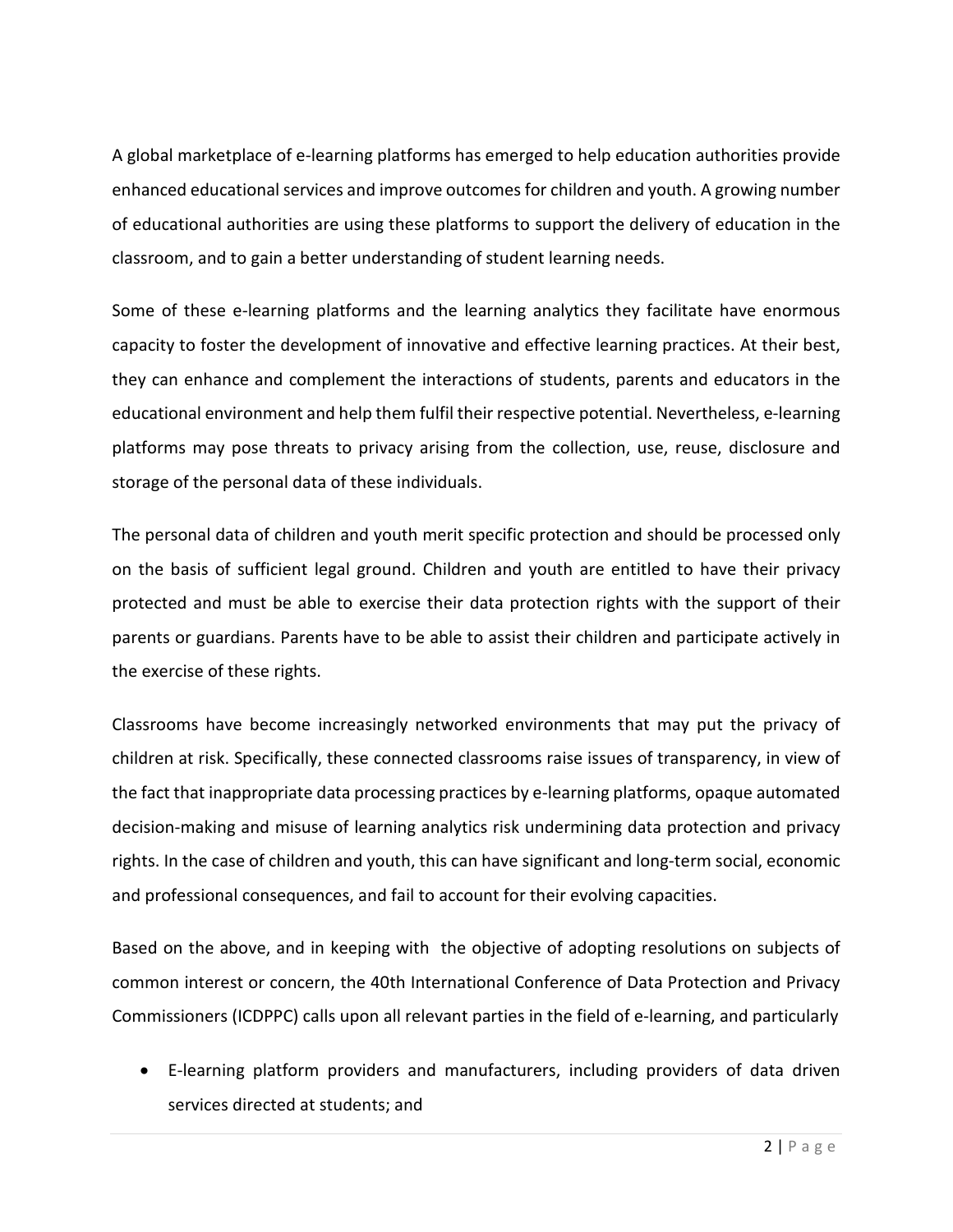• Educational authorities, including ministries of education, school boards, school administrators and educators

to fully respect students', parents' and educators' ("individuals") rights to the protection of their personal data and privacy, and to guarantee that the data collected is solely used for educational purposes in compliance with data protection law.

Parties are urged to take the recommended actions below at every stage of the development, implementation and use of e-learning platforms.

#### *1) Educational authorities are called upon to:*

- **a) Ensure they have authority and expertise to engage the services of e-learning platforms**. There should be a clear internal allocation of roles, responsibilities and delineation of authority between educators, school administrators and other relevant educational authorities to be able to establish legal authority and accountability when dealing and contracting with providers of e-learning platforms. The authorized representatives should have a clear understanding of applicable data protection and privacy laws to guarantee its inclusion in the terms and provisions of the contracts and third party agreements.
- **b) Develop policies and procedures to evaluate, approve and support the use of e-learning platforms and, where feasible or required, conduct data protection/privacy impact assessments**. These policies should promote individual control over personal data, clarify the roles and responsibilities among the various actors involved in e-learning platforms, mitigate risks and promote accountability.
- **c) Provide training and on-going support for educators.** Educators must be equipped with up-to-date, relevant and sufficient information on data protection and privacy rights to be able to implement effective e-learning platforms. Access to resources, trainings and workshops enable educators to maximize the benefits of e-learning platforms and to then provide effective guidance and support to students and parents on proper use.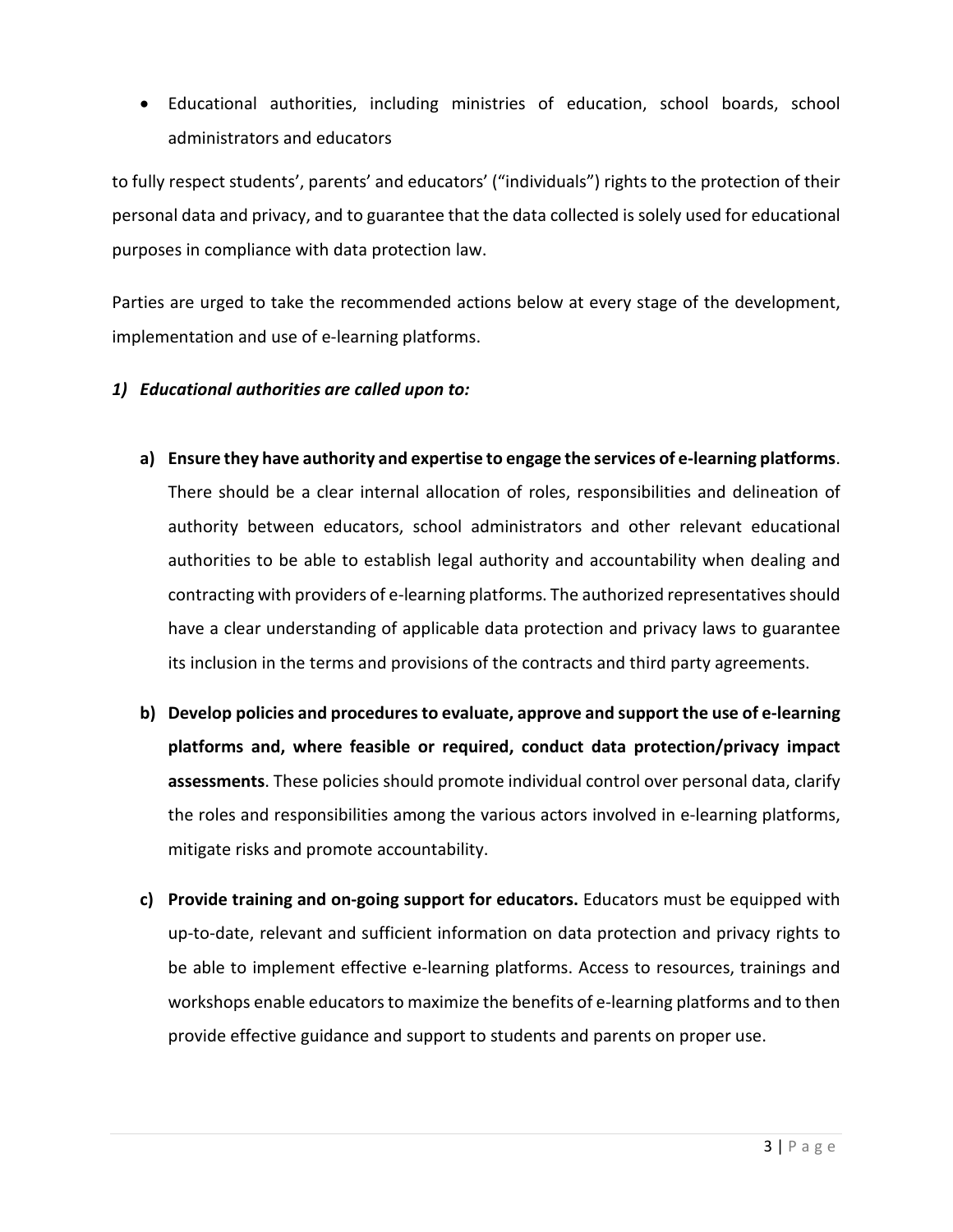- **d) Work with other educational authorities and, in cooperation with local data protection authorities, to agree on common standards for engaging e-learning platforms**. This collaborative approach towards commonly accepted practices increases leverage, knowledge exchange, best practice development, and resource maximisation in order to overcome any inconsistent privacy and security practice in the delivery of e-learning platform services.
- **e) Where required or appropriate, seek valid, informed and meaningful consent from individuals.** The legal basis for the processing of student data by an e-learning platform commissioned by an educational institution should be determined by law or rules established by competent regulatory authorities, wherever available. If no such legal basis is available, parental consent, student consent or both, as appropriate, must be obtained. The validity of this consent presumes that its withholding leads to no disadvantage of the student compared to their consenting peers. The decision, at any time, to opt out or withdraw consent should allow individuals to opt out of all or some of the data processing, if practical.
- **f) Consistent with domestic law, implement a policy for individuals who access the elearning platform with their personal electronic devices.** This policy should clarify appropriate uses of the e-learning platform and any consequences of using a personal device – especially when installing software or mobile applications.

## *2) Educational authorities and e-learning platform providers and manufacturers are called upon to, jointly or independently according to domestic data protection law:*

- **a) Ensure that e-learning platforms appropriately safeguard users' personal data and meet the appropriate data protection standards**. However the use of e-learning platforms is governed, the provisions must always be consistent with applicable data protection laws and requirements.
- **b) Make sure that the purposes for which personal data are being collected, processed and used are legitimate, suited to the context and authorized by law.** All collection of student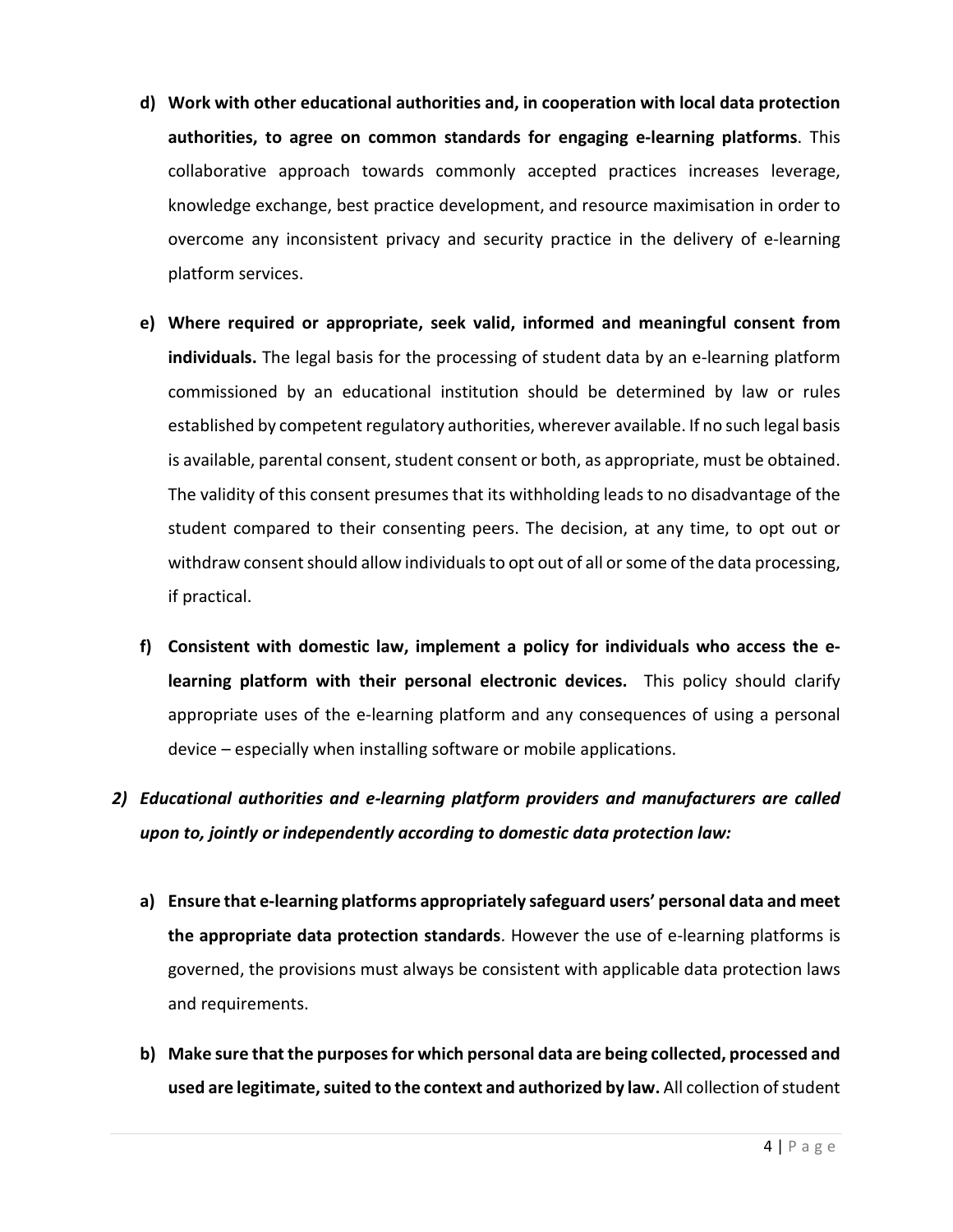data should be limited to what is needed for educational purposes. By default, no other use of this data should take place, including for commercial or marketing purposes. Student data must never be repurposed or used for non-educational purposes without freely given express consent, unless there is legislation allowing for re-purposing. Secondary processing should proceed with de-identified data whenever possible, including for statistical and research purposes.

- **c) Minimise the amount of personal data to be processed**. The collection, use, retention and disclosure of personal data, and particularly student data, should always be limited to what is necessary to fulfil authorized purposes. Reducing the risk posed by the excessive collection of student data should be a core principle to guide data processing practices of e-learning platforms.
- **d) Before collecting personal data, notify individuals about the personal data to be processed by the e-learning platform and the reasons for processing.** The notice should be provided in a timely, age-appropriate, clear and concise fashion. Graphics, audio, video or other media may be used in addition to textual information. More detailed information should be easily accessible. The notice needs to enable individuals to make informed decisions. Further, notices should explain uses and disclosures to third parties, the risks of harm arising from processing personal data, a summary of protections and assurances in place, and an account of existing privacy rights and options available.
- **e) As far as possible, allow individuals to use the e-learning platform with de-identified data.** To avoid the excessive collection of personal data, individuals should be able to use the e-learning platforms anonymously or with unlinkable pseudonyms.
- **f) As far as possible, avoid the use of personal data per se, and particularly data on learning behaviour, for predictive purposes, profiling or automated decision-making.** The use of students' personal data to make subjective assessments or generate assumptions has the potential to undermine the evolving capacities of children and youth. Where the data is used for statistical analysis and profiling, for making subjective assessments, for predicting behaviour or as part of a decision-making process it should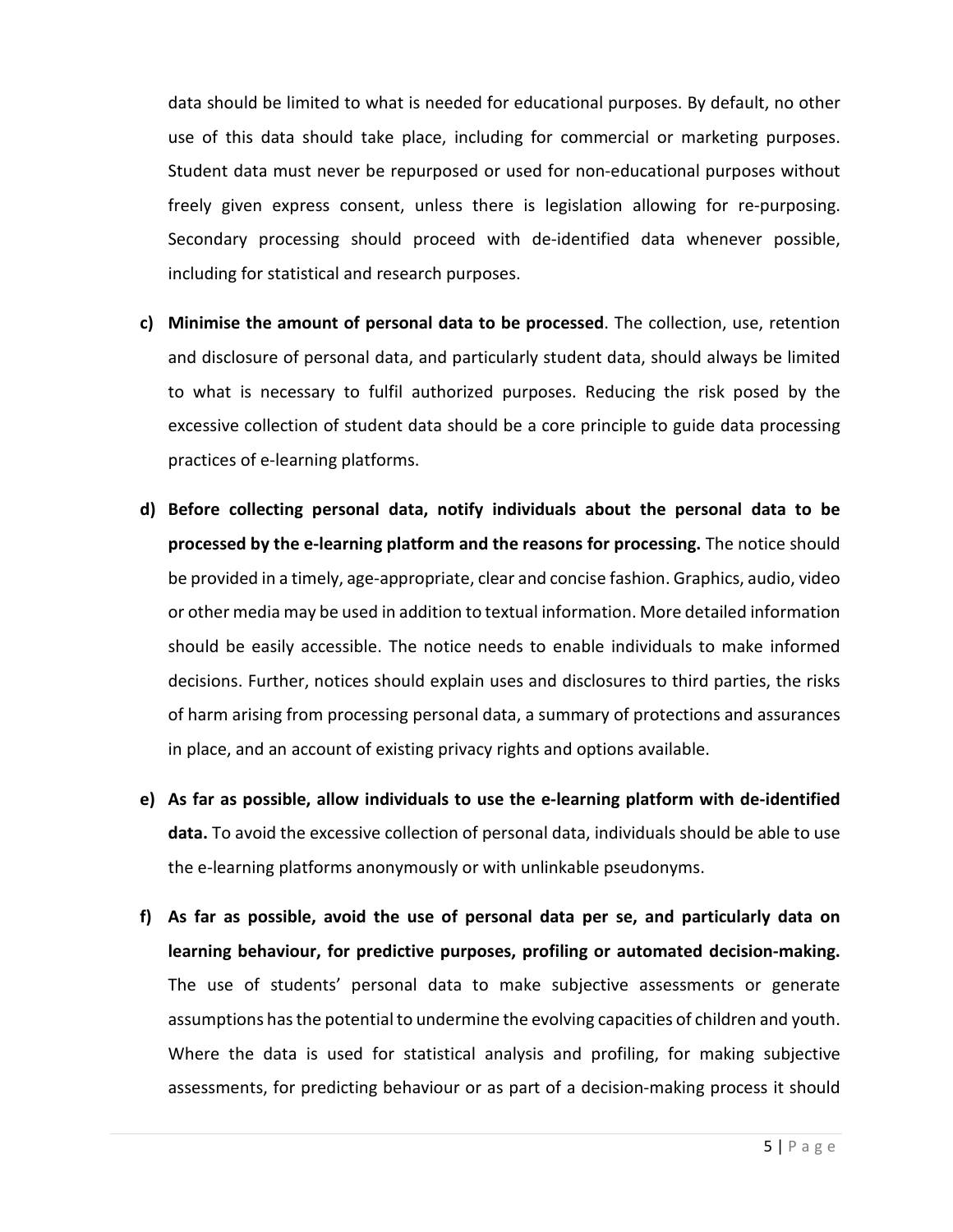be clearly communicated to students and parents. They should be provided with mechanisms to challenge these assessments.

- **g) Embed and employ tools that enable individuals to control their personal data and effectively exercise their privacy rights, including their right to access, correction, erasure and, where applicable, data portability.** These rights over personal data should be extended to any metadata, inferences, assessments, and profiles compiled about students, parents and educators.
- **h) Set and respect retention periods for different categories of personal data.** Retain data and metadata only as long as required to satisfy the purposes of collection and their intended use. In particular, logs of interactions between students, parents and educators should be purged regularly. Upon expiration of the retention period, proper method of disposal or destruction shall be instituted to ensure secure disposal of personal data.

#### *3) E-Learning platform providers and manufacturers are called upon to:*

- **a) Be transparent about their data processing practices to both educational authorities and the individuals using the e-learning platforms.** Individuals should be provided a single point of contact to address privacy and data protection concerns related to each elearning platform. They have a right to question a company's data management practices and to complain to a data protection authority if they are unsatisfied with the company's explanation or are concerned that personal data has been mishandled.
- **b) Limit the purposes for collecting personal data as appropriate to context, and specify in their terms of services or other legal contracts when personal data may be disclosed.**  Student data must never be repurposed or used for non-educational purposes without express consent, unless there is legislation allowing for the repurposing.
- **c) Be clear, specific and consistent in their terms and conditions of services.** Companies should avoid using terms such as "educational purposes" that are overly broad and do not inform individuals in sufficient detail to understand how personal data is being used.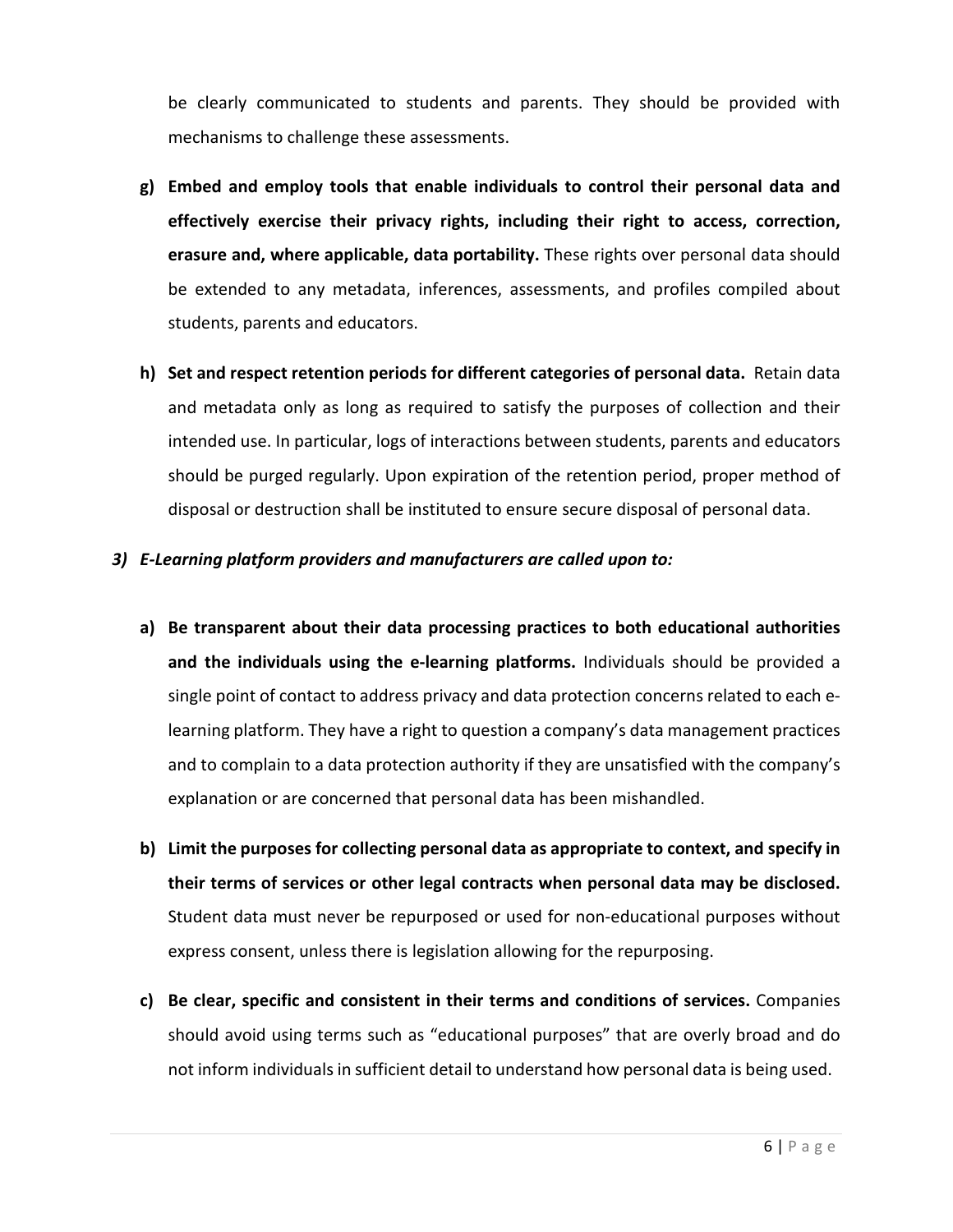- **d) Adopt Privacy Enhancing Technologies and apply the principles of Privacy by Design and by Default.** Practices and technologies that minimize or eliminate the collection and use of personal data should always be preferred, and their effectiveness should be routinely monitored and improved upon.
- **e) Ensure that personal data is stored in compliance with local data protection legislation.**  Administrative, physical and technical safeguards should be in place to ensure the lawful processing of all personal data in compliance with applicable requirements and avoid the risk of inadequate security.

### *4) Lastly, Members of the ICDPPC are called upon to:*

- a) Inform and raise awareness of the privacy risks and responsibilities of using e-learning platforms;
- b) Use this Resolution to develop guidelines that assist educational authorities and elearning platform providers and manufacturers in meeting their data protection and privacy obligations;
- c) Promote this Resolution and its recommendations with stakeholders and policy-makers in their jurisdictions and networks;
- d) Liaise with relevant international organizations and civil society groups to promote and follow up on the Resolution; and
- e) Cooperate with each other and with the Digital Education Working Group to share resources, knowledge and best practices.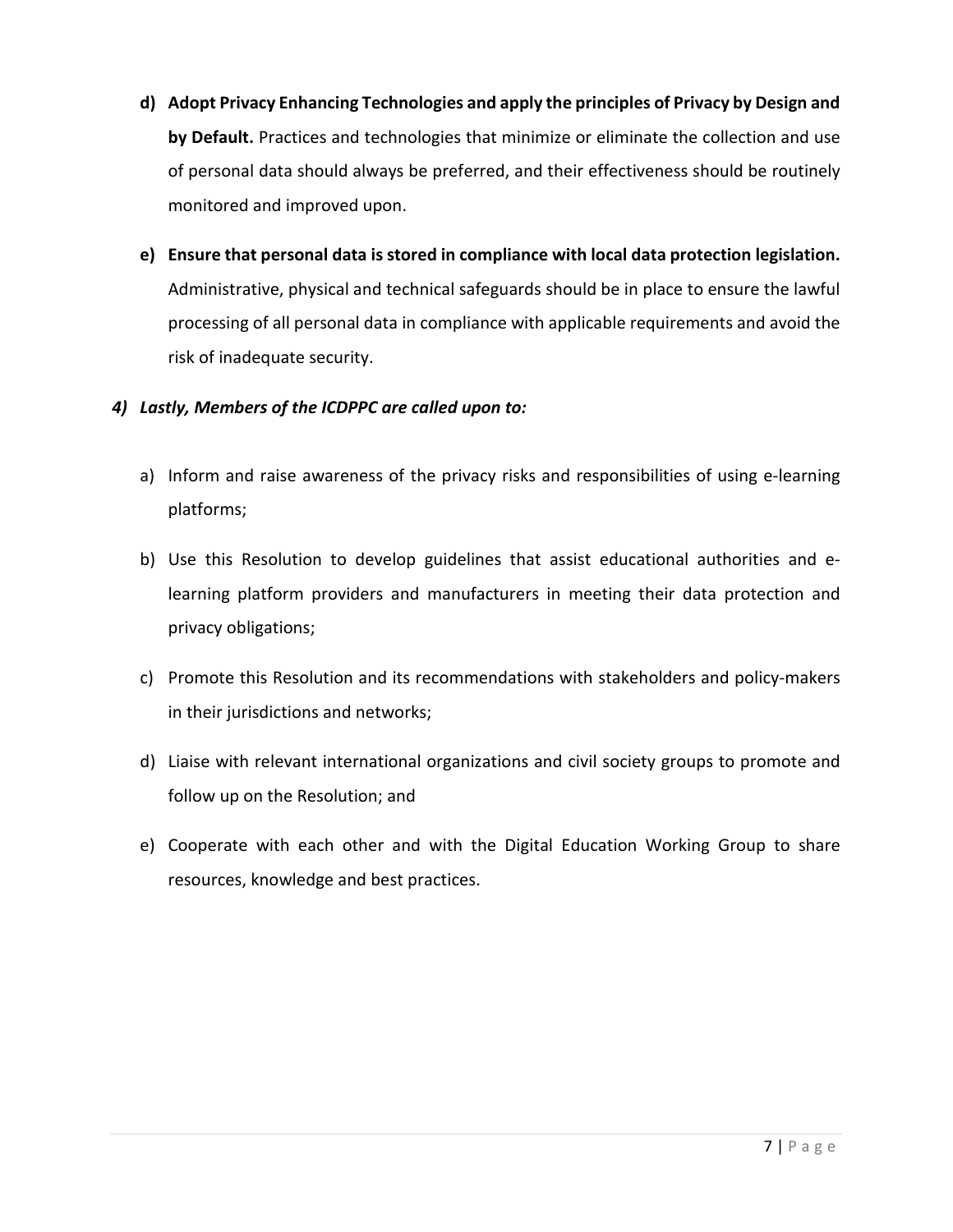#### **ANNEX TO THE RESOLUTION ON E-LEARNING PLATFORMS**

This Annex contains TWO PARTS:

 $\overline{\phantom{a}}$ 

- Part A. Complementary and Explanatory Notes; and,
- Part B. Suggestions to Assist Members with the Implementation of this Resolution

#### *Part A. Complementary and Explanatory Notes*

The Resolution on E-Learning Platforms (the Resolution) builds upon previous work conducted by ICDPPC working groups and related networks, most notably the International Working Group on Data Protection in Telecommunication's [Working Paper on E-Learning Platforms](https://www.datenschutz-berlin.de/pdf/publikationen/working-paper/2017/25042017_en_2.pdf)<sup>[1](#page-7-0)</sup>; the Global Privacy Enforcement Network's [2017 GPEN Sweep Report on Online Educational Services](https://www.ipc.on.ca/wp-content/uploads/2017/10/gpen-sweep-rpt.pdf)<sup>[2](#page-7-1)</sup>; and the Digital Education Working Group'[s Report on the Results of a survey on Educational Learning](https://icdppc.org/wp-content/uploads/2015/02/Digital-Education-Working-Group-Report-1.pdf)  [Platforms.](https://icdppc.org/wp-content/uploads/2015/02/Digital-Education-Working-Group-Report-1.pdf)<sup>[3](#page-7-2)</sup> Taken together, there is a recognized desire for a resolution on e-learning platforms.

The Resolution addresses key privacy and security considerations relating to computer software, mobile applications, and web-based tools specifically provided to schools that students, parents and educators access via the Internet and use as part of an educational activity.

The recommendations are targeted mainly at educational authorities in their role as data controllers. These authorities can develop and enforce contracts and best practices for e-learning platform providers and manufacturers to ensure uses in accordance with the data protection laws and individual privacy rights. A number of recommendations are also directed at e-learning platform providers and manufacturers in their role as data processors, as they are in a position to develop their services in a data protection and privacy-sensitive way.

<span id="page-7-0"></span><sup>1</sup> "Berlin Working Group Paper", [https://www.datenschutz-berlin.de/pdf/publikationen/working-paper/2017/2017-](https://www.datenschutz-berlin.de/pdf/publikationen/working-paper/2017/2017-IWGDPT_Working_Paper_E-Learning_Platforms-en.pdf) [IWGDPT\\_Working\\_Paper\\_E-Learning\\_Platforms-en.pdf.](https://www.datenschutz-berlin.de/pdf/publikationen/working-paper/2017/2017-IWGDPT_Working_Paper_E-Learning_Platforms-en.pdf)

<span id="page-7-1"></span><sup>2</sup> "GPEN Sweep Report", [https://www.ipc.on.ca/wp-content/uploads/2017/10/gpen-sweep-rpt.pdf.](https://www.ipc.on.ca/wp-content/uploads/2017/10/gpen-sweep-rpt.pdf)

<span id="page-7-2"></span><sup>3</sup> "DEWG Report on Survey" [https://icdppc.org/wp-content/uploads/2017/12/DEWG-Research-Paper-Canada](https://icdppc.org/wp-content/uploads/2017/12/DEWG-Research-Paper-Canada-eplatforms_Sept-2017.pdf)[eplatforms\\_Sept-2017.pdf.](https://icdppc.org/wp-content/uploads/2017/12/DEWG-Research-Paper-Canada-eplatforms_Sept-2017.pdf)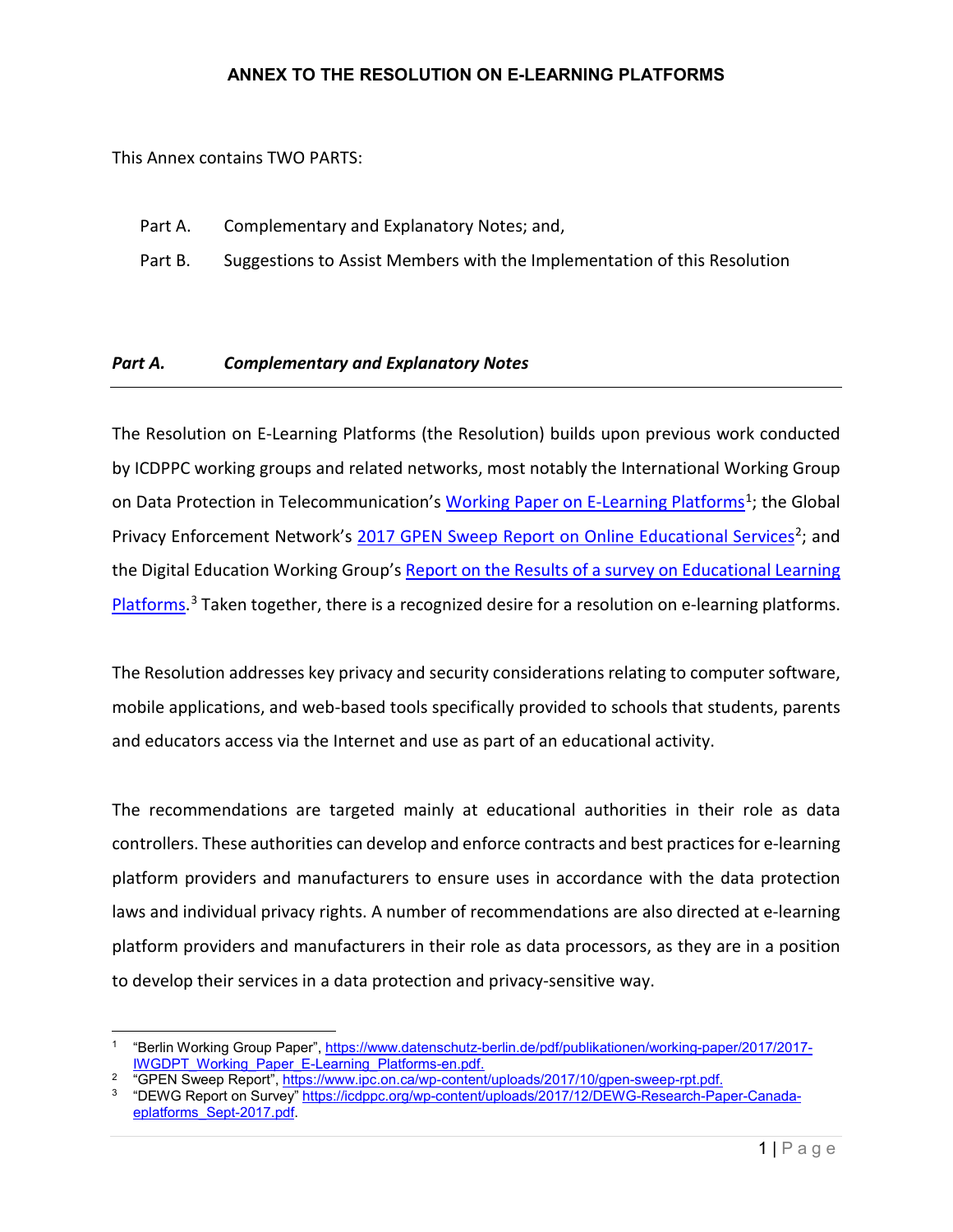#### **Definitions**

For the purposes of the Resolution:

*E-learning platforms* refer to the online technological tools and media that assist in the communication of knowledge, its development and the interaction among educators, students and educational institutions. E-learning platforms typically involve a variety of devices (such as computers, tablets and mobile devices), data processing and usage models (in classroom, online courses) and actors (students, educators, educational institutions, platform providers, application providers).

The term excludes pure school management tasks operated on back office applications implemented by education authorities such as transfer and assignment of educators or administrative management of students at school that are not related to learning.

*Personal data* refers to the personal data of students, parents and educators. It includes identifiable information about them. This includes such information as a name, an identification number, location data, biographical, health and contact details, behaviour patterns, disciplinary records, special needs, and other information. It also refers to online identifiers or to one or more factors specific to the physical, physiological, genetic, mental, economic, cultural or social identity of that individual.

*Educational authorities* refer to those entities that establish curricula and set rules or frameworks on education. Educational authorities include ministries of education, their local representatives, school boards, schools, management staff, and educators.

*Learning analytics* refer to the measurement, collection, analysis and reporting of data about students and their learning practices, for the purposes of understanding and optimising learning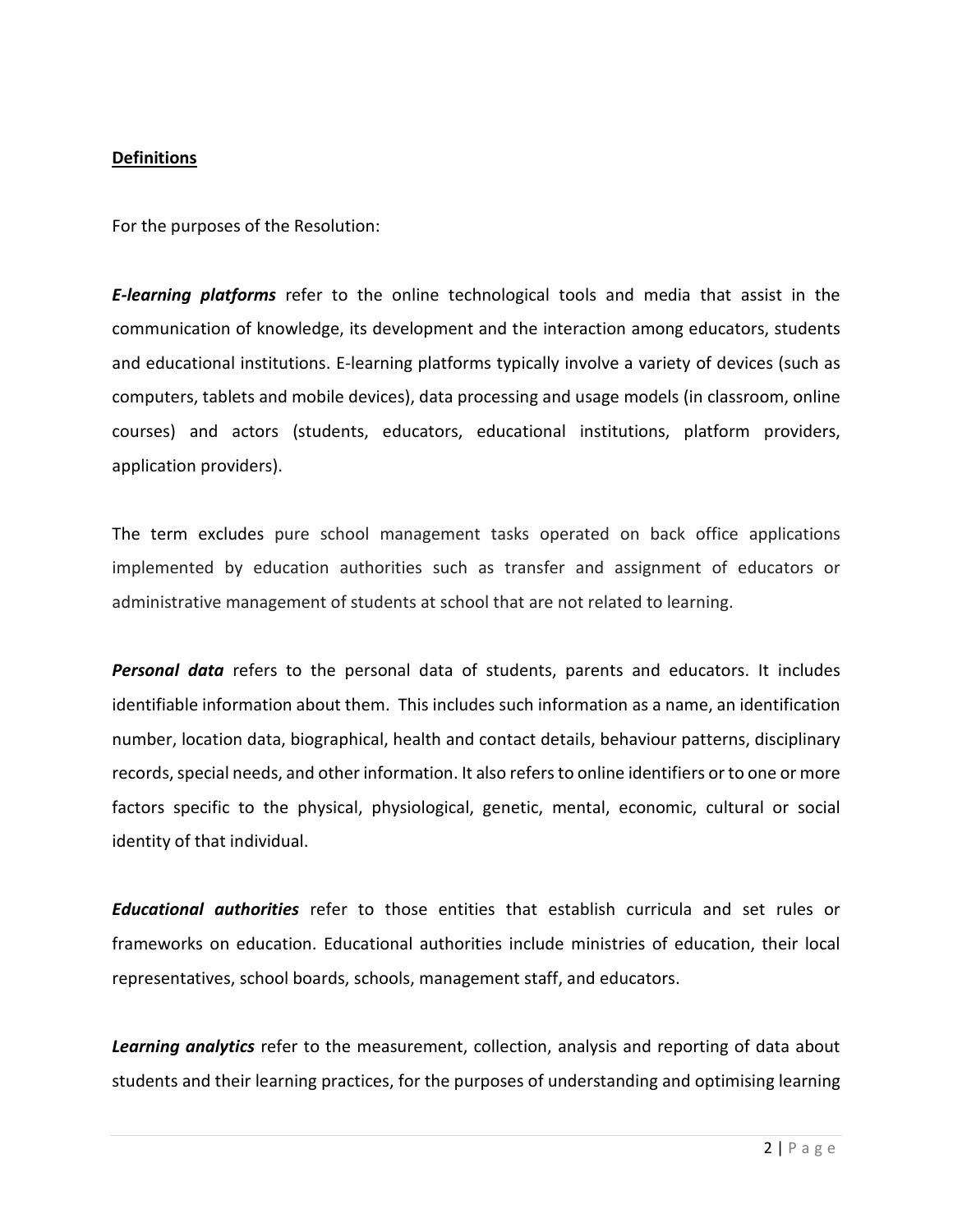and the environment in which it occurs. Learning analytics includes "adaptive learning" practices, that is, the use of personal data to provide individualized teaching and support.

#### **Recommendations**

The following is offered to provide further context, explanation and examples related to the Resolution's recommendations:

#### *1) Educational authorities are called upon to:*

#### **a) Ensure they have authority and expertise to engage the services of e-learning platforms.**

- Lack of legal authority and accountability introduces unnecessary data protection risks, and could result in privacy and security breaches, investigations and fines. Educational authorities may not have authority to collect, use or disclose some types of personal data, or to permit certain data processing operations by e-learning platforms. Educational staff, for their part, may lack authority to agree to third-party contractual terms on behalf of their school and students.
- Educational authorities should:
	- − Take steps to confirm the applicable data protection and privacy laws and internal policy requirements that impact their authority to use e-learning platforms.
	- − Ensure that responsibility for decisions to engage e-learning platforms are clearly assigned or delegated.
	- − Consider whether there are any limitations on their authority to use an e-learning platform.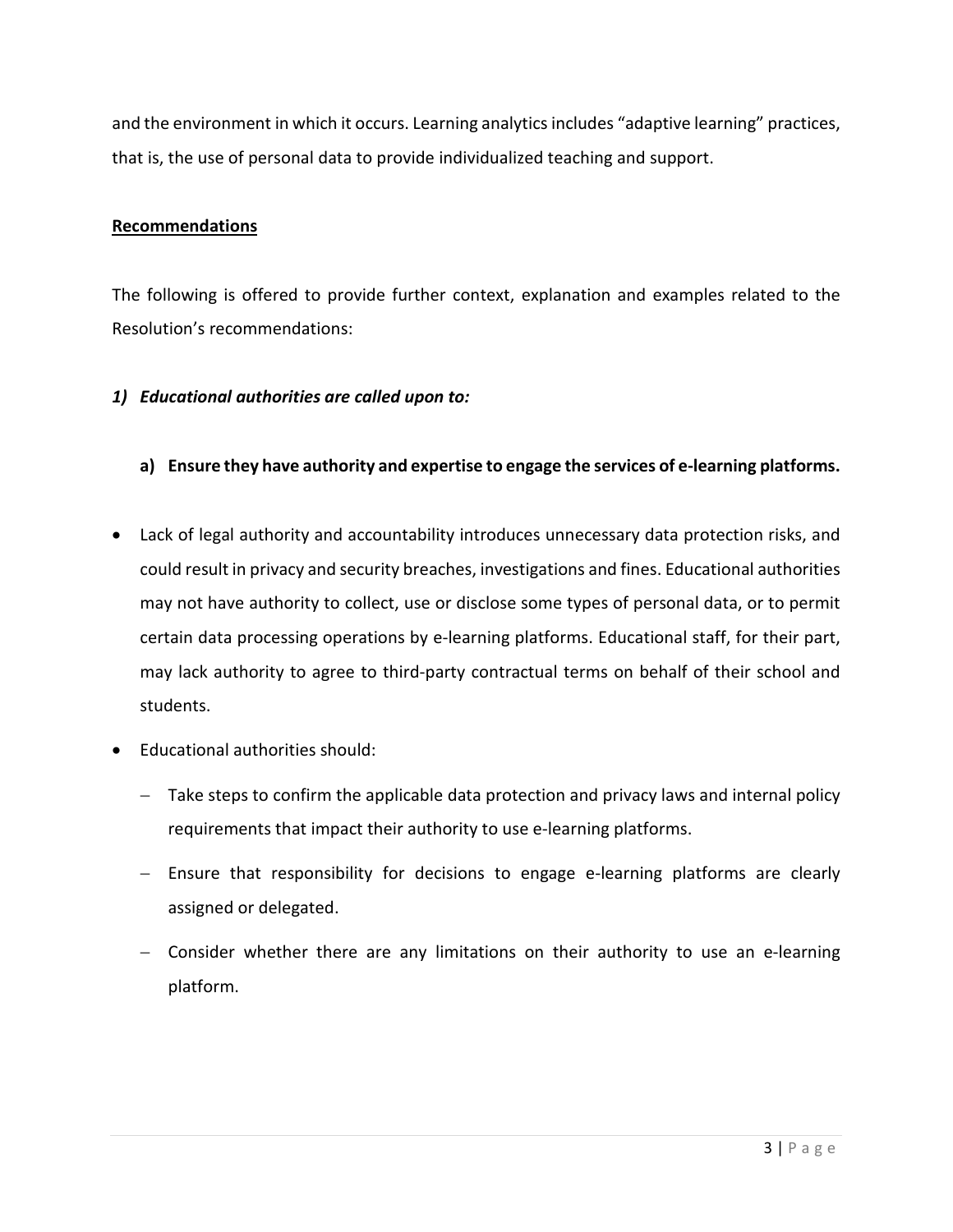- − Ensure that the agreement with the provider of e-learning platforms stipulates that the provider may only process student data in accordance with the instructions of the educational institution.[4](#page-10-0)
- − Use a written contract or legal agreement when possible, and take extra steps when accepting click-wrap licenses. [5](#page-10-1) This includes, notably:
	- $\circ$  Ensuring the offer complies with local data protection laws and requirements;
	- o Reviewing the Terms of Service to determine if the provider has retained the right to amend them without notice; and
	- $\circ$  Limiting authority on who can accept the Terms of Services or changes to it.<sup>6</sup>
- Where "click wrap" agreements do not meet data protection laws and internal policy requirements, educational authorities should not use those services.
	- **b) Develop policies and procedures to evaluate, approve and support the use of e-learning platforms and, where feasible or required, conduct data protection/privacy impact assessments.**
- To ensure compliance with applicable laws and internal policies, educational authorities need to take steps to understand how the e-learning platform processes personal data and identify the data protection and privacy risks that might arise, and the strategies to mitigate them. Lack of organizational readiness or understanding of the processing of personal data by elearning platforms may lead to unexpected or unintended privacy and security risks such as breaches and inappropriate processing.

l Berlin Working Group Paper, p. 6.

<span id="page-10-1"></span><span id="page-10-0"></span><sup>5</sup> Click-wrap licenses or agreements are those in which a user must agree to terms and conditions prior to using the product or service.

<span id="page-10-2"></span><sup>6</sup> For further information on this, see Privacy Technical Assistance Center, *Protecting Student Privacy While Using Online Educational Services: Requirements and Best Practices*, ("EdTech Paper") pp 8-10: [https://tech.ed.gov/wp](https://tech.ed.gov/wp-content/uploads/2014/09/Student-Privacy-and-Online-Educational-Services-February-2014.pdf)[content/uploads/2014/09/Student-Privacy-and-Online-Educational-Services-February-2014.pdf](https://tech.ed.gov/wp-content/uploads/2014/09/Student-Privacy-and-Online-Educational-Services-February-2014.pdf)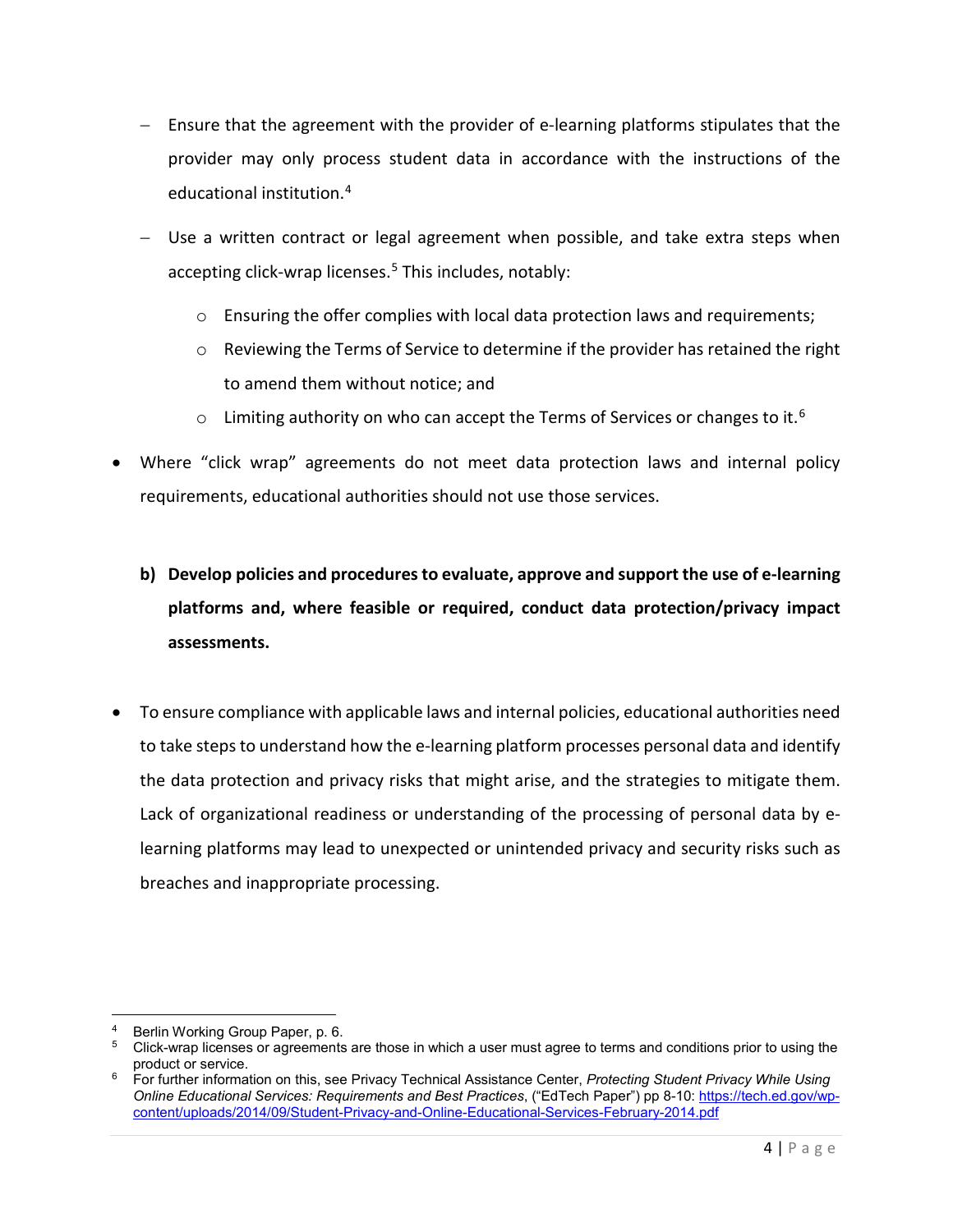- Educational authorities should:
	- − Develop methods to evaluate and mitigate privacy and compliance risks prior to implementing e-learning platforms.
	- − Establish policies, procedures and operational standards for engaging e-learning platforms.
	- − Promote and enforce compliance with school policies by students, parents, educators, and e-learning platform providers.
	- − Facilitate individual control over personal data by enacting technical and organisational measures that support access, correction and other privacy rights in compliance with data protection law and policy.
	- − Continuously monitor and improve technological and organizational measures for data security.
	- − Conduct an inventory of the online educational services currently being used within your school or district to help assess the scope and range of student, parent and educator's data being shared with providers.<sup>[7](#page-11-0)</sup>

**EXAMPLE:** Useful questions to pose when considering e-learning platforms include, but are not limited to: [8](#page-11-1)

- Will any information about students, parents or educators be shared with parties outside the educational authority?
- Will you be sharing this information with companies or individuals that are not school employees? If so, who will have access?
- What types of information are being shared?

l

- Are there secondary purposes for the data that is being collected?

<span id="page-11-0"></span><sup>7</sup> EdTech Paper, p. 8. See also *The Common Sense Privacy Evaluation Initiative* for suggestions and example on conducting evaluation of e-learning platforms: [https://www.commonsense.org/education/privacy.](https://www.commonsense.org/education/privacy)

<span id="page-11-1"></span>Berkman Klein Center for Internet & Society at Harvard University, Educational Technology and Student Privacy Checklist: [https:/dlrp.berkman.harvard.edu/node/59.](https://dlrp.berkman.harvard.edu/node/59)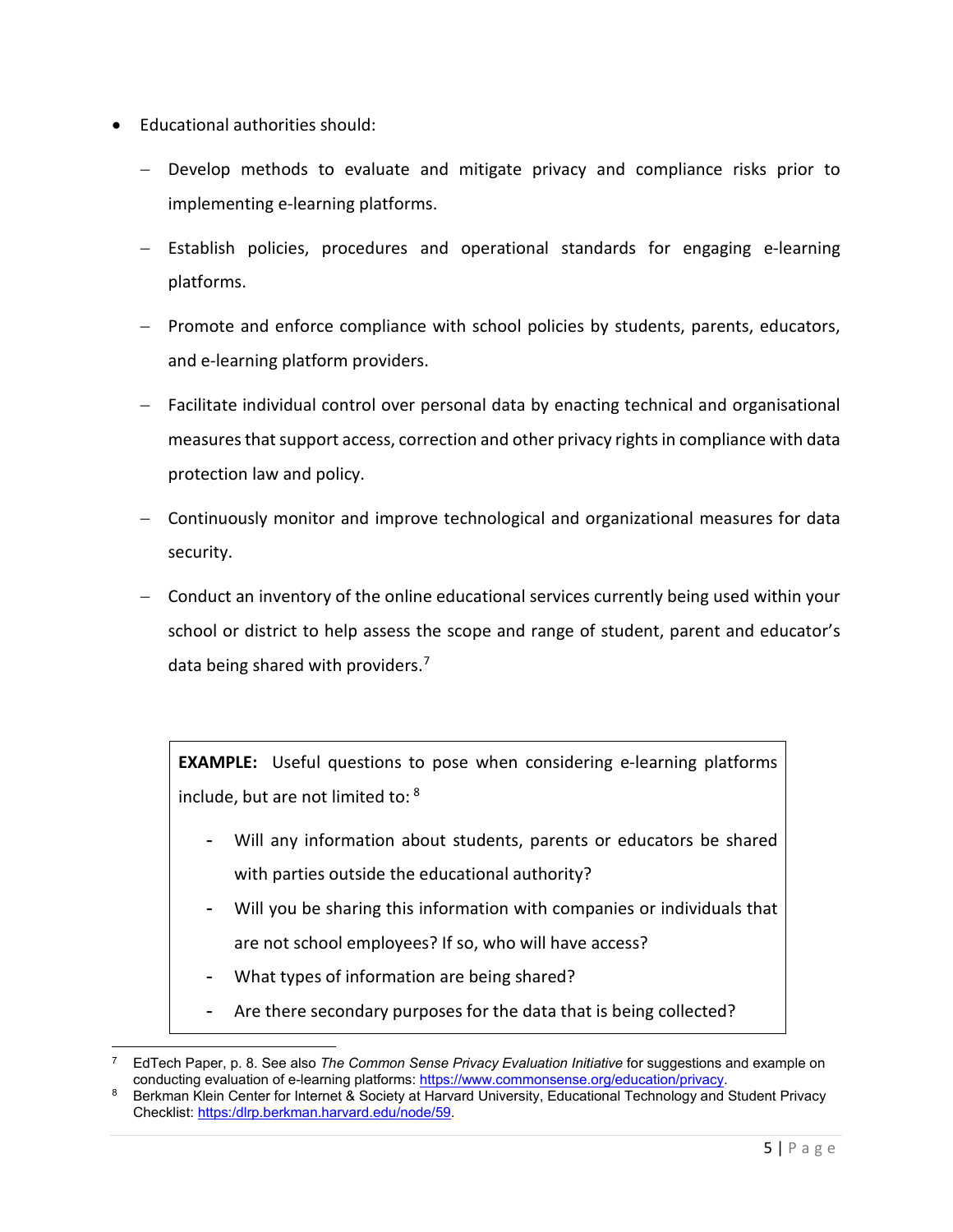- Will you obtain student or parental consent to share this information?
- What risks do you think sharing this information might pose to students? To you as an educator? To the school?
- **c) Provide training and on-going support for educators.**
- If educators are not trained on the privacy implications of using e-learning platforms, then they may lack competence to select, deploy, configure and use e-learning platforms in a privacy-compliant way. For example, educators may not be well-equipped to guide students and parents on the appropriate use of these services.
- Educational authorities should:
	- − Provide educators with a list of evaluated and approved e-learning platforms.
	- − Provide educators with on-going information sessions about how the e-learning platform processes personal data and how to use it appropriately. This information should be adapted for use by parents and students.
	- − Put in place equitable access to up-to-date equipment and resources, as well as appropriate, job-embedded, ongoing professional development to enable educators to learn about and experiment with new technologies.<sup>[9](#page-12-0)</sup>
	- − Raise awareness of data protection among students by inviting educators to incorporate the [International Competency Framework for School Students on Data Protection and](https://icdppc.org/wp-content/uploads/2015/02/International-Competency-Framework-for-school-students-on-data-protection-and-privacy.pdf)   $Privacy<sup>10</sup>$  $Privacy<sup>10</sup>$  $Privacy<sup>10</sup>$  $Privacy<sup>10</sup>$  into their teaching methods according to the age groups concerned. This may include, but is not limited to advice on how to:
		- o Create an online account, user profile and online content;
		- o Configure account settings and preferences;

<span id="page-12-0"></span>l <sup>9</sup> Media Smarts, *Connected to Learn: Teachers' Experiences with Networked Technologies in the Classroom*. p. 77: [http://mediasmarts.ca/sites/mediasmarts/files/publication-report/full/ycwwiii\\_connected\\_to\\_learn.pdf](http://mediasmarts.ca/sites/mediasmarts/files/publication-report/full/ycwwiii_connected_to_learn.pdf)

<span id="page-12-1"></span><sup>10</sup> 38th ICDPPC, [https://icdppc.org/wp-content/uploads/2015/02/International-Competency-Framework-for-school](https://icdppc.org/wp-content/uploads/2015/02/International-Competency-Framework-for-school-students-on-data-protection-and-privacy.pdf)[students-on-data-protection-and-privacy.pdf](https://icdppc.org/wp-content/uploads/2015/02/International-Competency-Framework-for-school-students-on-data-protection-and-privacy.pdf)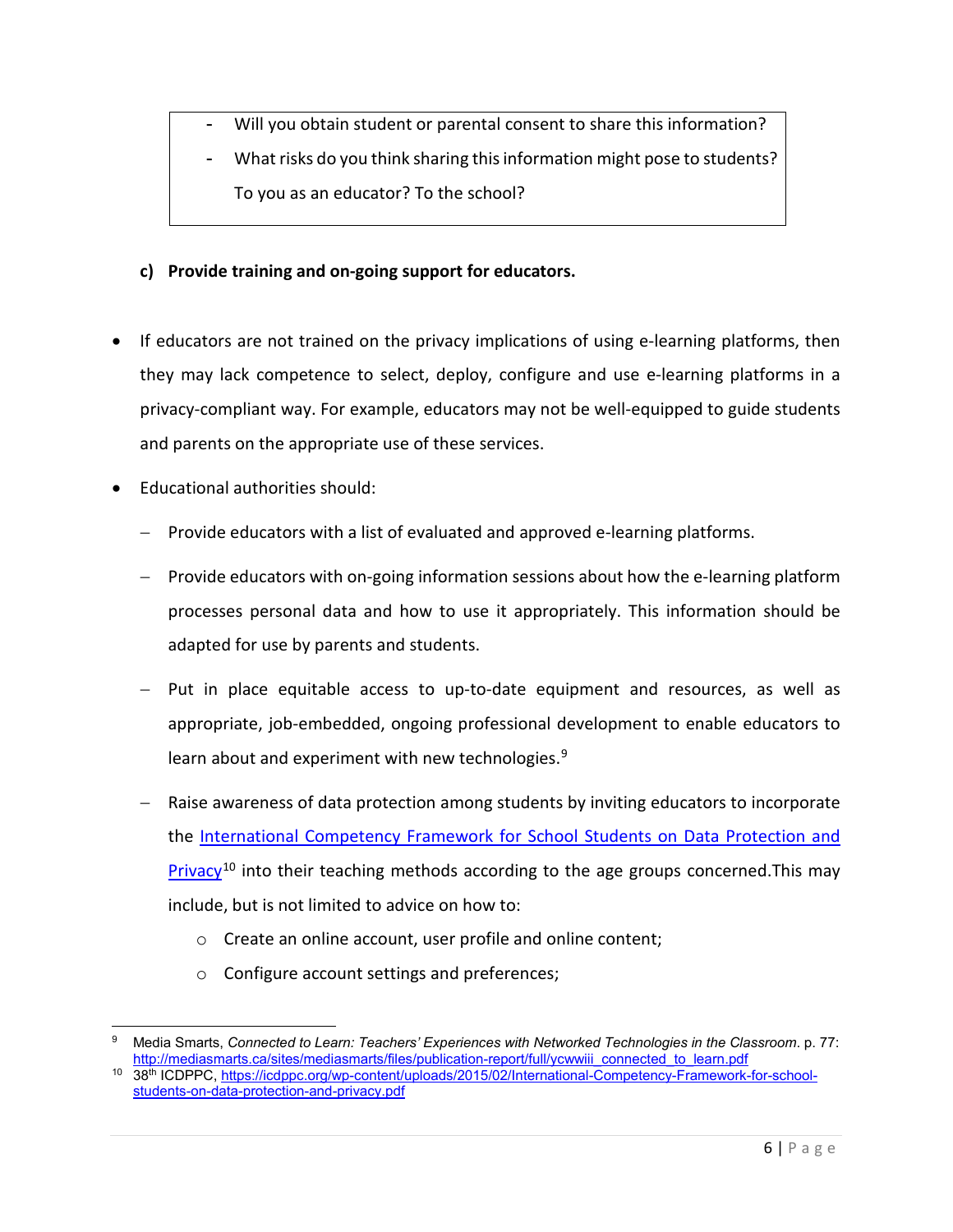- o Manage cookies, especially "third-party" tracking cookies;
- o Download and install software, especially on personal computing devices; and
- $\circ$  Delete online content and/or accounts  $^{11}$  $^{11}$  $^{11}$
- **d) Work with other educational authorities and, in cooperation with local data protection authorities, to agree on common standards for engaging e-learning platforms.**
- Failure to develop and apply common standards may result in the inconsistent application of individual privacy rights and obligations.
- Educational authorities should:
	- − Facilitate cooperation and sharing of knowledge, best practices and other resources, including the use of pre-evaluated and approved e-learning platforms.
	- − Develop and promote the use of model contract clauses, evaluation standards, certification marks, and Codes of Conduct.
	- **e) Where required or appropriate, seek valid, informed and meaningful consent from individuals.**
- Individuals must be able to exercise the data protection rights in relation to the processing of their personal data. This includes providing or withholding consent. When the use of the elearning platform is compulsory, and without alternative options and opt-out mechanisms, the consent that is obtained is not valid, and may not be used as a legal basis for processing.
- Some circumstances may require express consent, such as when processing personal data that is sensitive in nature, for new, unexpected or inconsistent purposes, or when there is a risk of significant harm.

<span id="page-13-0"></span>l <sup>11</sup> GPEN Sweep Report, p. 8[: https://www.ipc.on.ca/wp-content/uploads/2017/10/gpen-sweep-rpt.pdf.](https://www.ipc.on.ca/wp-content/uploads/2017/10/gpen-sweep-rpt.pdf)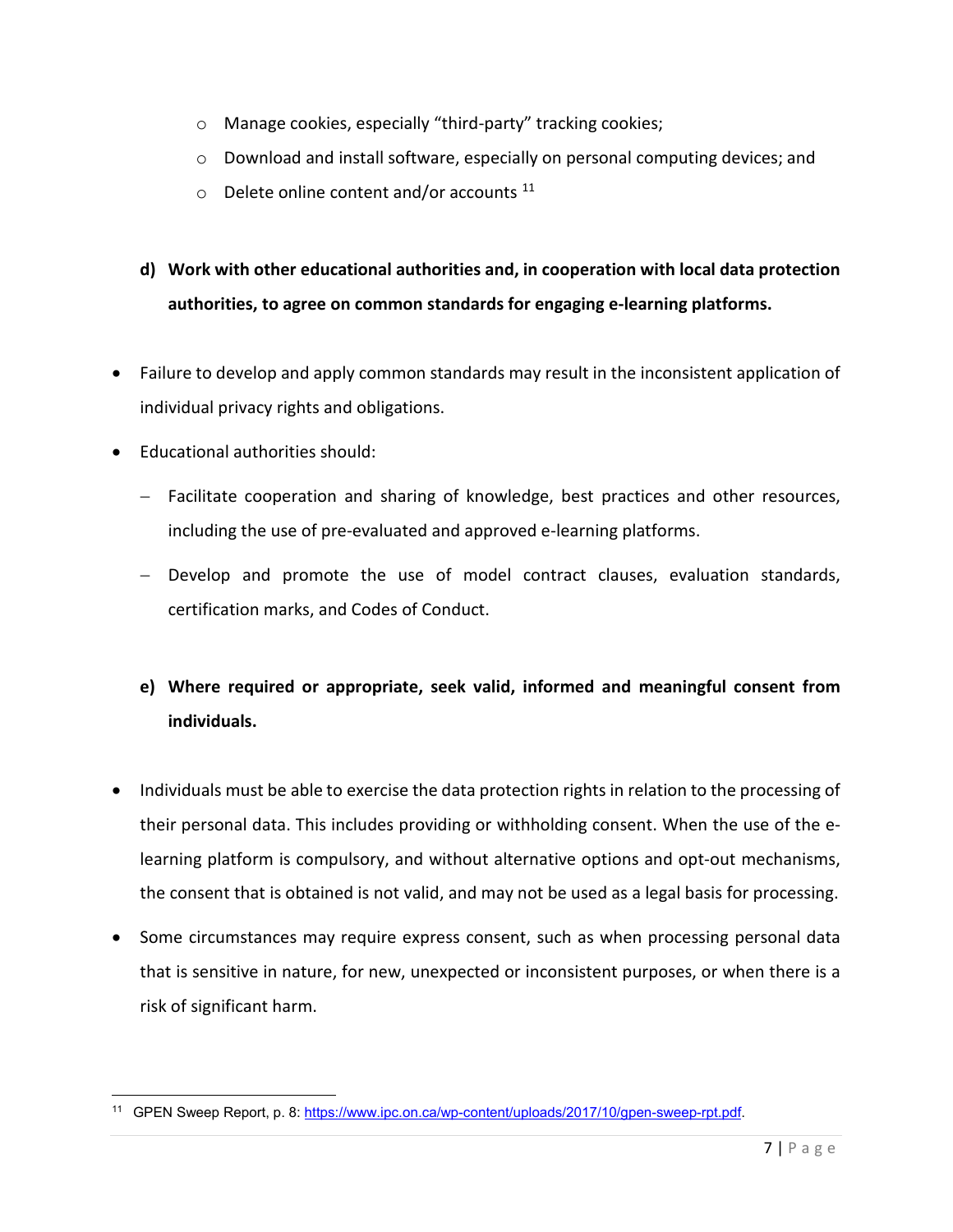- In the educational context where e-learning platforms are employed, there is an imbalance between students on the one hand and educational authorities on the other. The users of an e-learning platform may not feel free to abstain from the use of an e-learning platform when given the choice, since this may put them at a disadvantage compared to their peers. Under these circumstances, consent cannot be validly obtained.
- Certain data processing purposes may be prohibited. For example, some personal data collections, uses, or disclosures may have a discriminatory or harmful impact on individuals and would be inappropriate.
- Even where educational authorities have sufficient authority to engage and use e-learning platforms, individuals should have the right to opt out and receive educational services through alternative methods.
- Educational authorities should:
	- − Be prepared to accommodate opt out choices.
	- − Provide alternative means of instruction that do not require use of an e-learning platform.
- Where individual consent is the legal basis for data processing, educational authorities and e-learning platform providers and manufacturers should:
	- − Ensure consent is provided directly by the individual in a way that is informed and specific.
	- − Whenever necessary, obtain parental consent. When the targeted individuals include youth who are able to provide consent themselves, their maturity should be taken into account along with context.
	- − Require express consent prior to disclosing personal information about students to a publicly-accessible site, where such practice is permitted.
	- **f) Consistent with domestic law, implement a policy for individuals who access the elearning platform with their personal electronic devices.**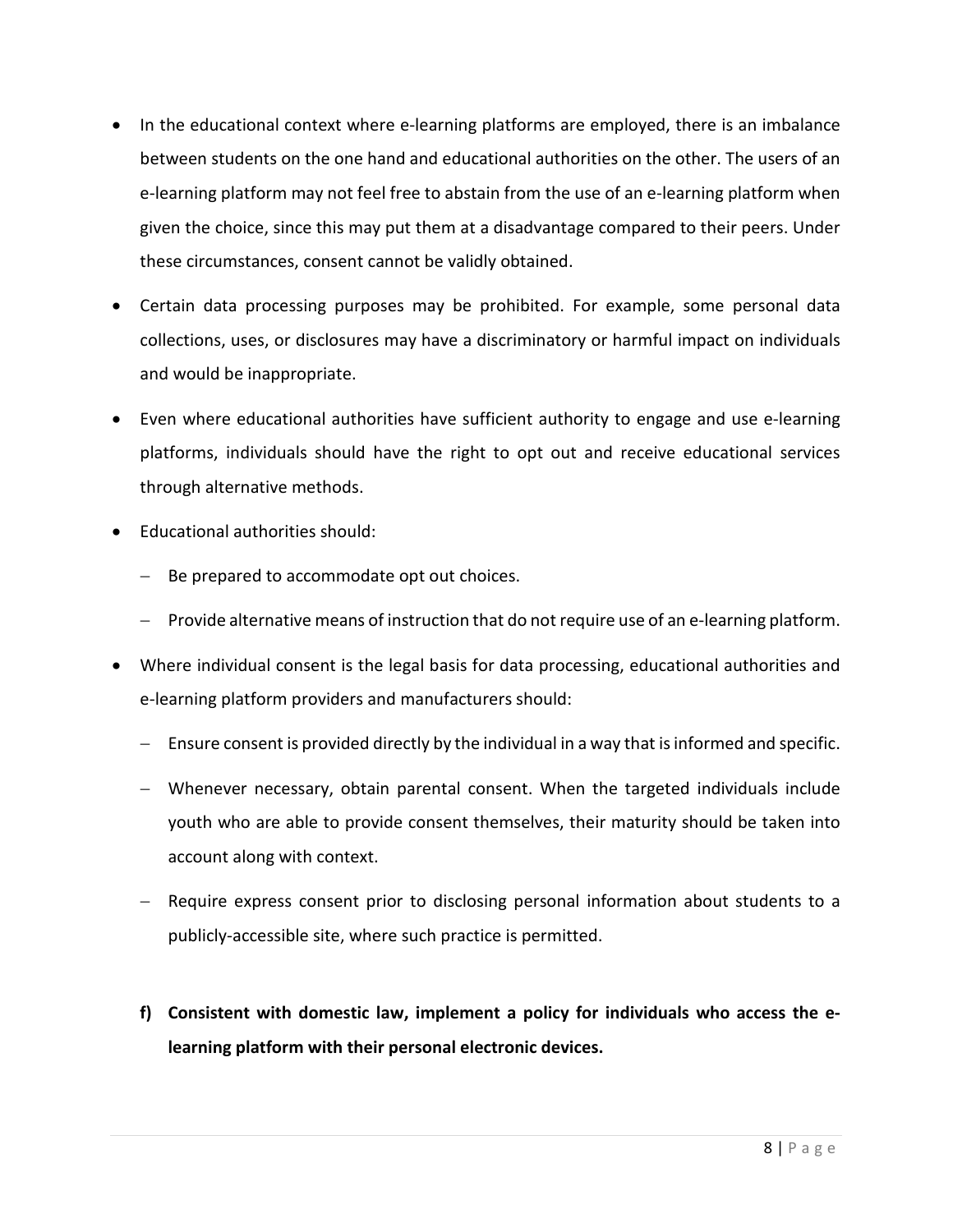- Many educational authorities provide computers, tablets or other computing devices and the networked infrastructure for use by students, parents and educators. In other cases, students, parents and educators may use their own devices to connect with the school's networked infrastructure. There are additional data protection and privacy risks that arise when using a personal device.
- Educational authorities should mitigate those risks by:
	- − Ensuring that their networked infrastructure is governed by clear and transparent usage policies.
	- − Minimizing, and where appropriate prohibiting, the collection of individuals' personal data, from personal devices and personal data stored on the device that is unrelated to the educational service.

# *2) Educational authorities and e-learning platform providers and manufacturers are called upon to, jointly or independently according to domestic data protection law:*

- **a) Make sure that e-learning platforms appropriately safeguard users' personal data and meet the appropriate data protection standards.**
- Inadequate safeguarding of users' personal data creates unnecessary privacy and security risks, such as unauthorized use and disclosure of personal data. For example, sensitive student data could be exposed by the use of insecure login mechanisms, poor configuration of the platform, or human error, and require that additional security measures be in place.
- Legal agreements can ensure lawful processing by promoting effective control, accountability, and compliance. Contract provisions should support individual privacy rights and data protection obligations.
- Educational authorities and e-learning platform providers and manufacturers should: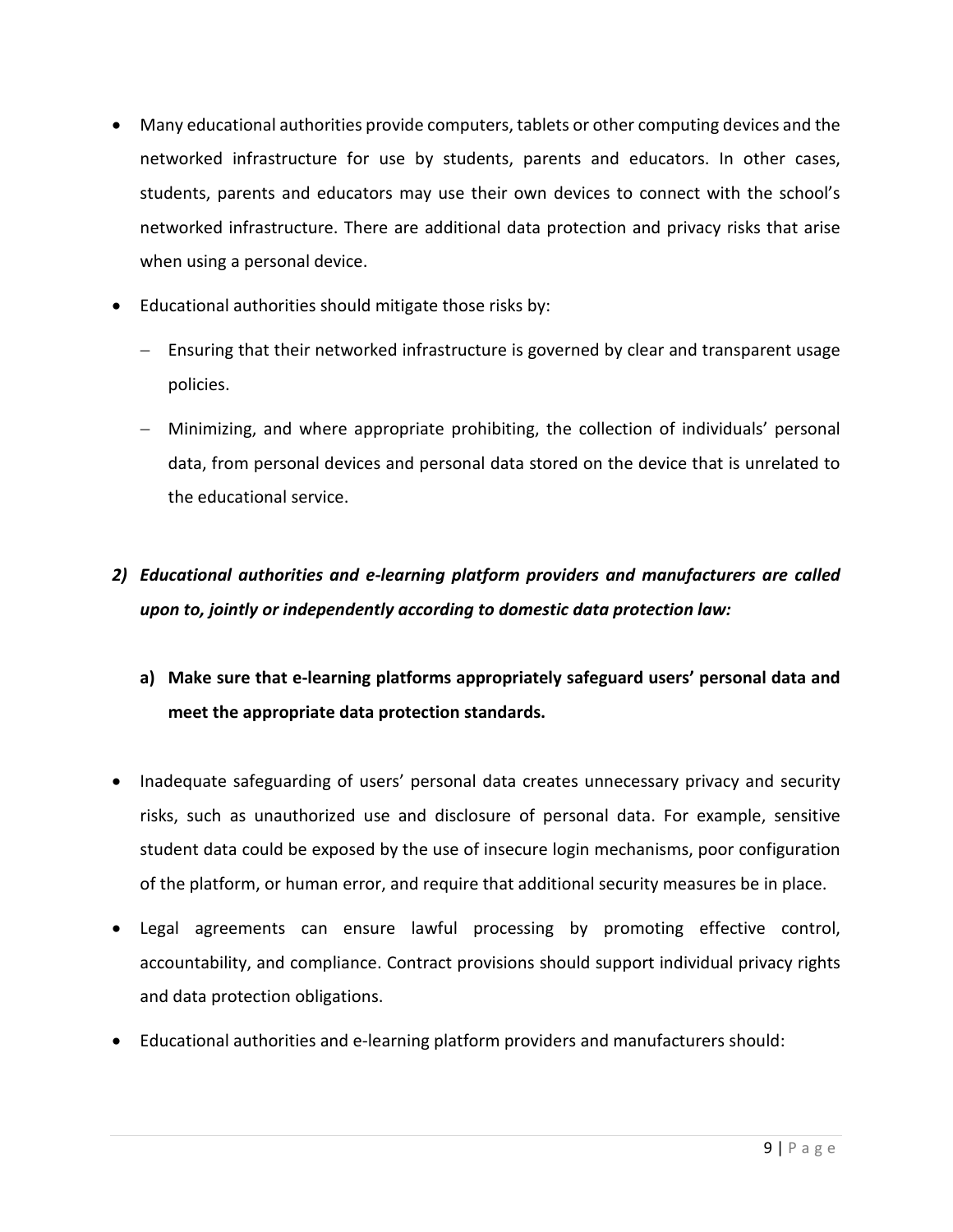- − Ensure personal data protection requirements are part of any legal agreements regarding e-learning platforms, including "click-wrap" and negotiable terms of service agreements.
- − Ensure legal agreements define types of personal data to be processed, the purposes for collection, uses and disclosures, the location of storage and processing, retention requirements, and access and correction rights. They should also set out the administrative, physical and technical safeguards and breach notification requirements.
- − Allow for, and require, the use of a multi-factor authentication mechanism for administrators and educators to log in to the platform to prevent misuse through stolen passwords.
- − Require access controls and logging policies to be in place and enforced to ensure that access to personal data is properly managed and supervised. Access to personal data should follow the 'need-to-know' principle.
- − Encrypt data transmissions between servers and users of online learning platforms. Depending on the respective online learning platform, the use of the encryption technology has to be examined individually for this purpose.<sup>[12](#page-16-0)</sup>
- − Continuously monitor and improve the security controls.

 $\overline{\phantom{a}}$ 

- In the event of a breach, providers of e-learning platforms and educational authorities should notify educational institutions, students or their parents, and appropriate supervisory authorities in accordance with local data breach notification requirements.
	- **b) Make sure that the purposes for which personal data are being collected, processed and used are legitimate, suited to the context and authorized by law.**
	- Limiting the use of student data for educational purposes, including in the context of student learning, is a protective measure of the rights of data subjects, especially minors;

<span id="page-16-0"></span><sup>12</sup> German National Conference of Data Protection Commissioners, *A Guidebook From the Data Protection Supervisory Authority for Online Learning Platforms in School Classrooms*, p. 22. English translation available at: [https://www.datenschutz-berlin.de/pdf/orientierungshilfen/2018-OH\\_Lernplattformen.pdf](https://www.datenschutz-berlin.de/pdf/orientierungshilfen/2018-OH_Lernplattformen.pdf)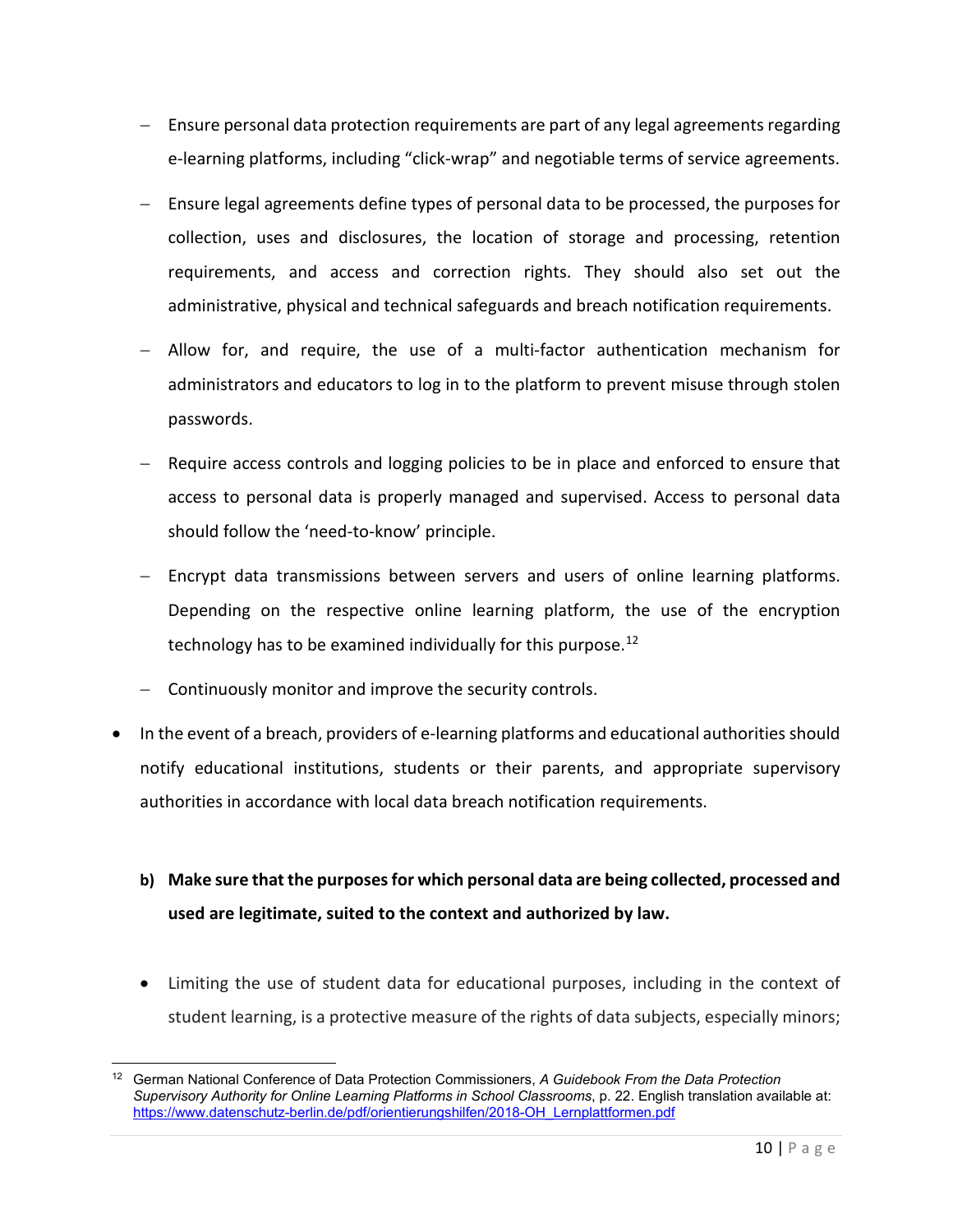- These data are not to be used for commercial purposes, including for instance, the resale of data, and the reuse for direct or indirect dissemination of advertising.
- **c) Minimise the amount of personal data to be processed.**
- Data minimisation principles should be applied at all times to reduce the risks of excessive or unauthorized collection, use, and disclosure of personal data.
- Educational authorities and e-learning platform providers and manufacturers should:
	- − Evaluate whether personal data is required, and to what extent, to fulfill the education-related purpose.<sup>[13](#page-17-0)</sup>
	- − Provide options to opt-out of the data collection on e-learning platforms for students and parents who do not wish to provide their personal data.
	- **d) Before collecting personal data, notify individuals about the personal data to be processed by the e-learning platform and the reasons for processing.**
- Inadequate notice or lack of transparency have a negative impact on the principle of lawfulness and fairness, and hinders the individual's ability to make informed decisions and provide meaningful consent.
- Educational authorities and e-learning platform providers and manufacturers should:
	- − Use privacy notices to proactively communicate, inform and engage individuals about how their personal data will be processed.
	- − Present notifications in the most effective and appropriate manner suited for the context.

 $\overline{\phantom{a}}$ 

<span id="page-17-0"></span><sup>&</sup>lt;sup>13</sup> See recommendations from section  $3(b)$  and  $3(c)$  of this document which sets out requirements to ensure the stated purposes are clear and suited to the educational context.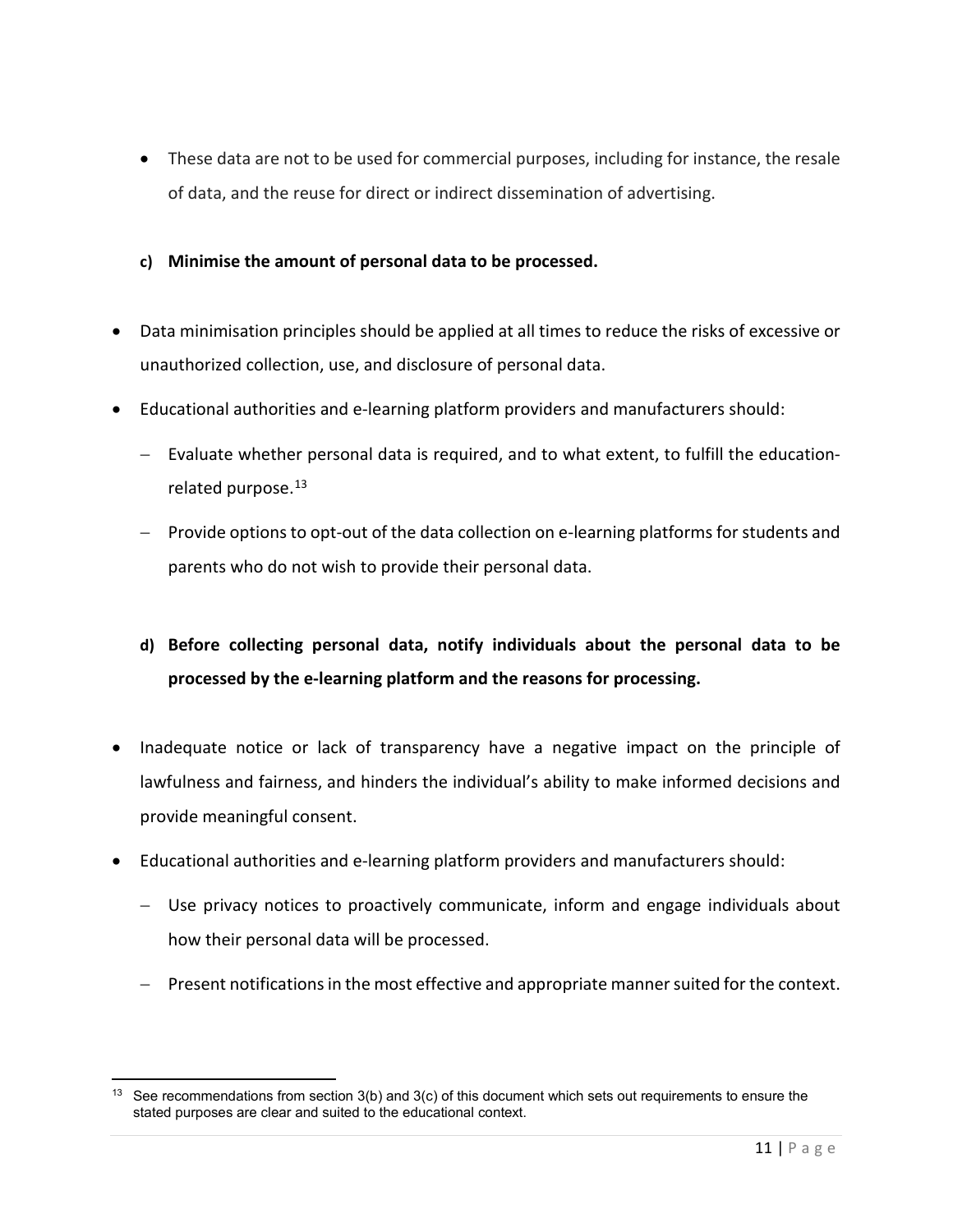- − Where possible, provide notices at registration through direct engagement with parents and students, informing them of their rights and how to exercise them.
- − Where notices are directed at students, provide them with age-appropriate support to help understand the notices.
- − Provide information about the types of information collected, the purposes for its use, and to whom the information may be disclosed.
- − Include information about how aggregate and de-identified information will be used and disclosed.
- − Notify individuals when a change to the data practices of the educational authority or elearning platform provider has occurred.
- − Provide contact information to the local data protection authority.

**Example**: Most site privacy policies disclose the presence and use of third-party cookies but do not provide specific instructions or meaningful options for preventing or managing them. Third-party cookies can typically be blocked with no apparent loss of functionality. Many educators and students may not know how to block or manage cookies. E-Learning platform providers should provide meaningful options to block or manage cookies so individuals can navigate the platform without being tracked. $14$ 

**e) As far as possible, allow individuals to use the e-learning platform with de-identified data.**

l

<span id="page-18-0"></span><sup>14</sup> GPEN Sweep Report, p. 3.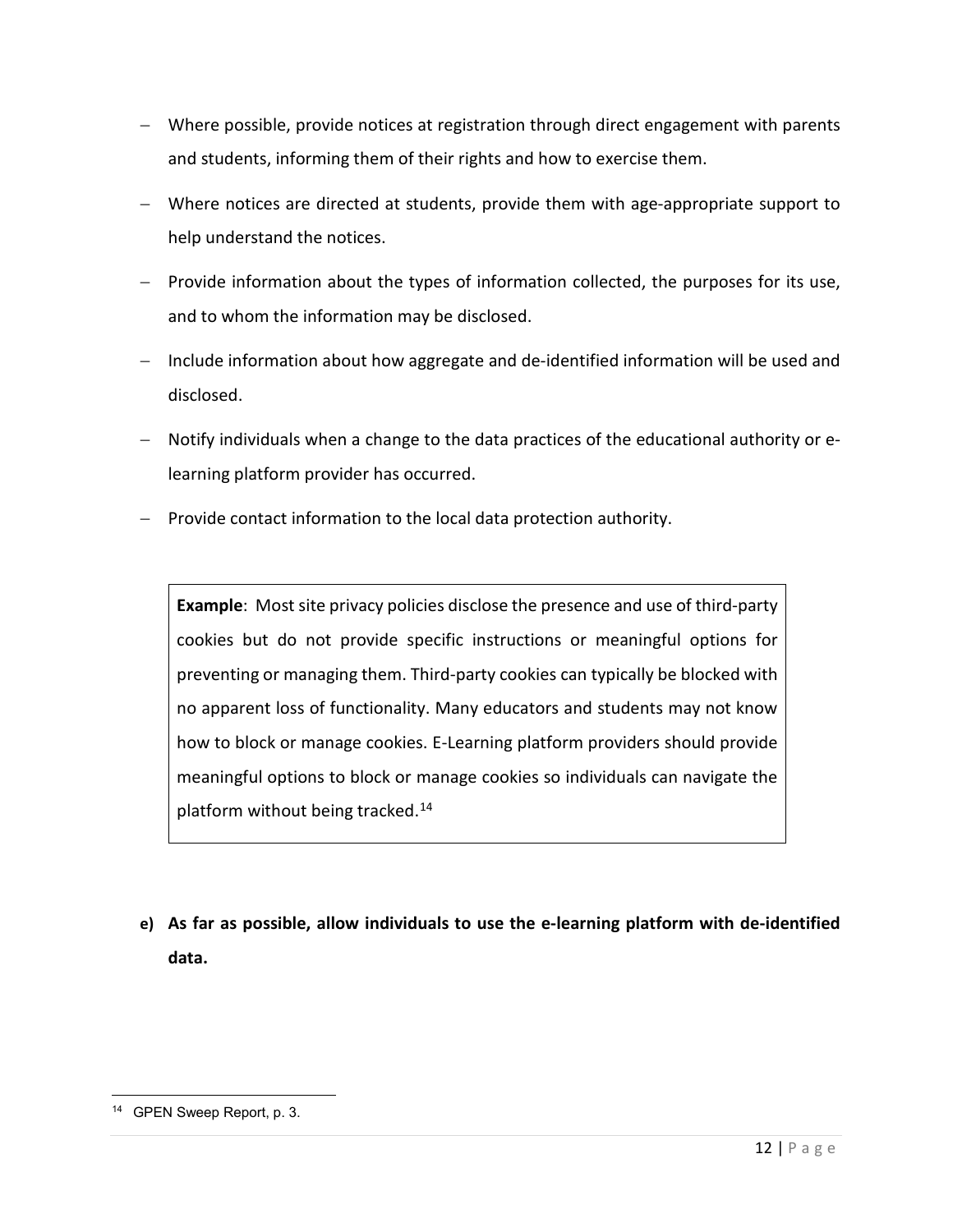- Excessive collection of personal data can expose a large amount of data to unnecessary risk of misuse and breach.
- Consistent with the data minimisation principle, and to the greatest degree possible, the identity of individuals and the identifiability of their personal data processed by the e-learning platform should be minimised or de-identified.
- Educational authorities and e-learning platform providers and manufacturers should:
	- − Allow individuals to use the e-learning platform without registering for a personal account. Where a student identifier or account is needed, then pseudonyms should be created that do not reveal names or other personally identifiable data.
	- − Where personal data must be collected by the e-learning platform, de-identify or aggregate the data at the earliest opportunity.
	- − Avoid the use of social media login as it can result in excessive collection and disclosure of detailed profile and other identifiable information between the social networking site and the e-learning platform and can limit the students' ability to prevent the tracking of their online activities across the web.

**Example:** E-Learning platform providers should advise educators to minimize personal information used to create a profile by assigning pseudonyms to students. Students could then access their profiles by inputting a unique access code provided to them. In this way, students do not need to provide their personal information and can use the service in a pseudonymous manner.<sup>[15](#page-19-0)</sup>

**f) As far as possible, avoid the use of personal data per se, and particularly data on learning behaviour, for predictive purposes, profiling or automated decision-making.** 

l

<span id="page-19-0"></span><sup>15</sup> GPEN Sweep Report, p. 3.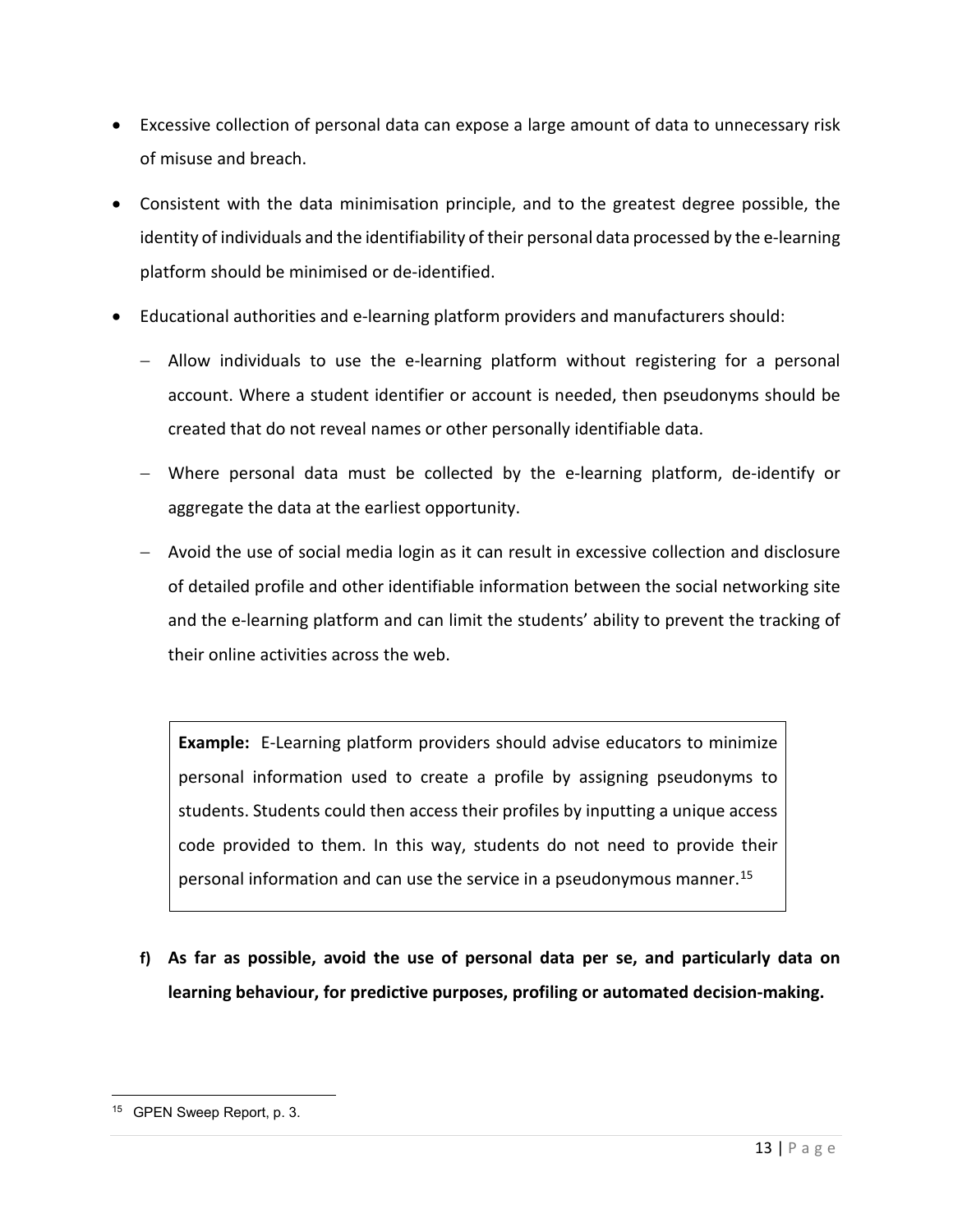- While recognizing that personal data can be used as positive starting point to form educational decisions, the reliance on personal data for the sole purpose of predictive analysis raises serious concerns with regard to data protection, privacy and ethics.
- E-learning platforms which adapt the presentation of educational material to the individual learner collect data about and gauge students' capabilities and learning behaviour in order to increase the efficiency of the learning process. There is a risk in accumulating data about individual students to allow for this adaptation. It may nevertheless be seen as justified by the benefits achieved.
- Automatic assessments, and the creation of student profiles for use external to the educational activity at hand, however, has the potential to undermine the evolving capacities of children and youth.<sup>16</sup> Algorithms underlying automated assessments may incorporate biased assumptions while hiding them from scrutiny. By necessity, they need to operate on a limited set of data, and fail to take circumstances and challenges of individual students into account. Profiles based on observed learning behaviour threaten fundamental privacy and intellectual freedom rights.
- Where data is used for automated assessments or decisions which affect the students beyond the narrow confines of the educational experience provided by the platform, this process should be transparent to educators, students, and parents. The latter should always be provided the right to object to this use, and to challenge the resulting assessments and decisions.
- Educational authorities must:
	- − Ensure that they retain full control over any determinations or evaluations made about students, especially in case of automated decision-making.
- Educational authorities and e-learning platform providers and manufacturers should:

<span id="page-20-0"></span> $\overline{\phantom{a}}$ <sup>16</sup> UNICEF, *Children's Online Privacy and Freedom of Expression*: [https://www.unicef.org/csr/files/UNICEF\\_Childrens\\_Online\\_Privacy\\_and\\_Freedom\\_of\\_Expression\(1\).pdf](https://www.unicef.org/csr/files/UNICEF_Childrens_Online_Privacy_and_Freedom_of_Expression(1).pdf)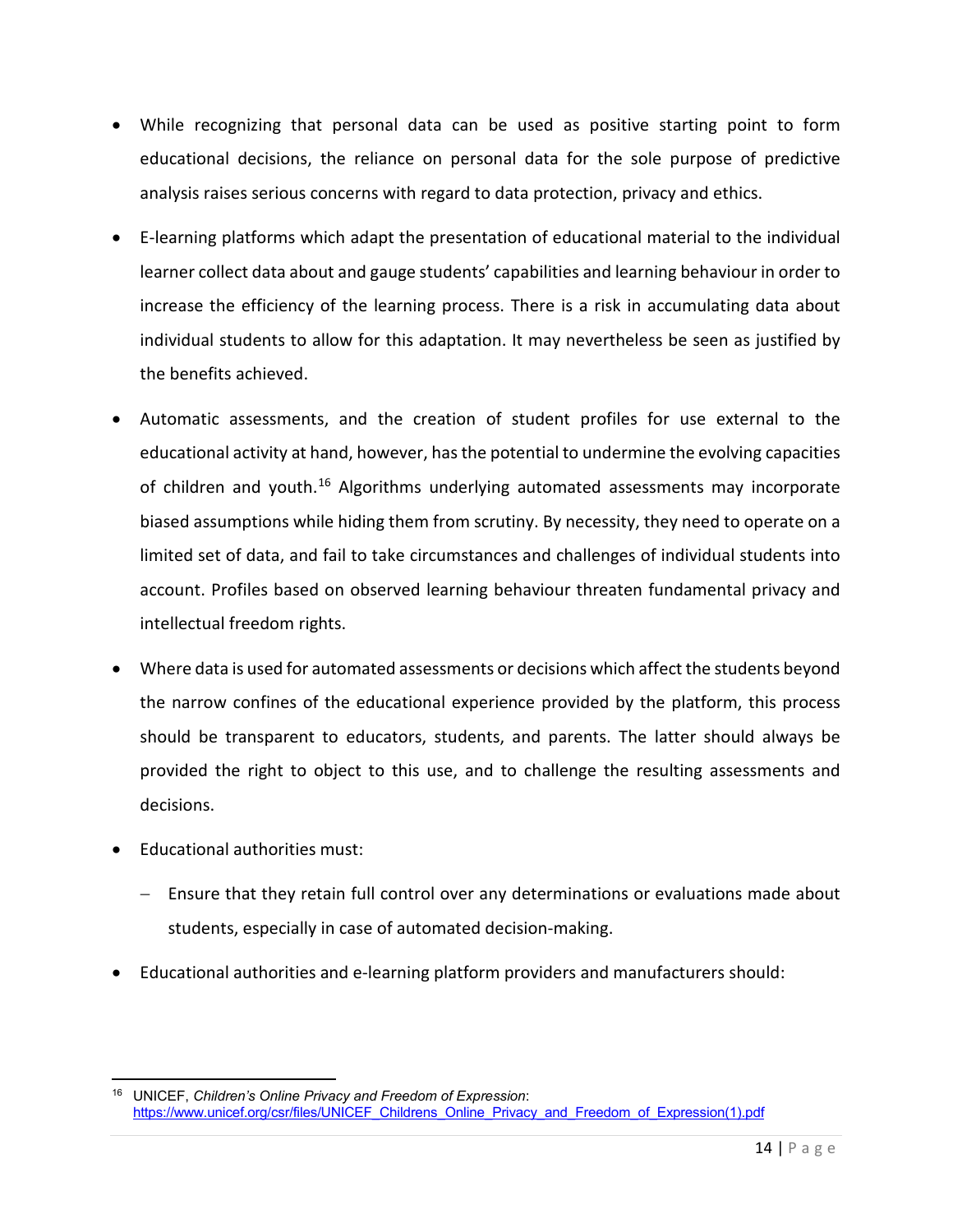- − Ensure transparency regarding the use of algorithms and profiles that may influence decision-making. Any associated automated decision-making or other rule-based systems and the reasoning underlying the determinations made with the systems must be explained to students and parents.
- − In cases of automated individual decisions, provide access to the decision and its reasoning. There should be specific procedures that lead to a human evaluation of decisions in cases where a different point of view is submitted, counter-arguments presented, or where the decisions are challenged.<sup>[17](#page-21-0)</sup>
- Make algorithms, protocols, designs and implementations open for external review and/or testing. Open audits, or audits by trusted entities, can help to provide assurance that the e-learning platform will not generate unfair or discriminatory outcomes.<sup>[18](#page-21-1)</sup>
- − Where data on learning behaviour is collected and used for predictive purposes and profiling, consider the recommendations in related ICDPPC resolutions including, specifically, the [Resolution on Profiling](https://icdppc.org/wp-content/uploads/2015/02/Profiling-resolution2.pdf) adopted by the 35<sup>th</sup> ICDPPC.<sup>[19](#page-21-2)</sup>
- **g) Embed and employ tools that enable individuals to control their personal data and effectively exercise their privacy rights, including their right to access, correction, erasure and, where applicable, data portability.**
- Companies must design their e-learning platforms and services in a way that enables access, correction and erasure requests by students, parents, or educators, as appropriate. The failure to do so creates the risk that individuals are unable to exercise their privacy rights.
- Educational authorities should:
	- − Avoid entering into agreements with e-learning platforms where the personal data of students is tied in a black-box processing platform with poor transparency and control.

 $\overline{\phantom{a}}$ 

<span id="page-21-2"></span><span id="page-21-1"></span>

<span id="page-21-0"></span><sup>17</sup> Berlin Working Group Paper, para 37.<br><sup>18</sup> Berlin Working Group Paper, para 33.<br><sup>19</sup> <https://icdppc.org/wp-content/uploads/2015/02/Profiling-resolution2.pdf>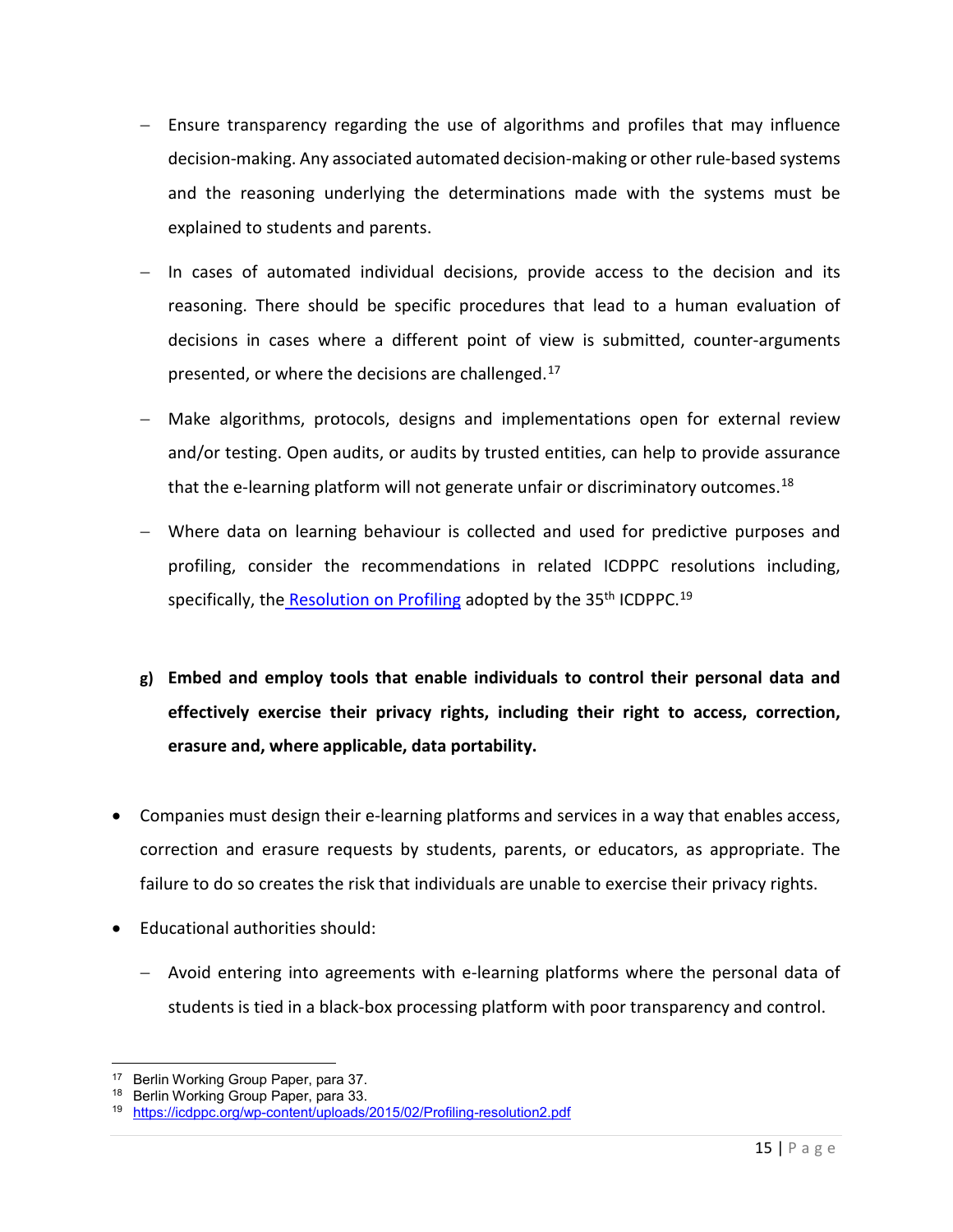- − Where circumstances allow, facilitate the exercise of privacy rights by assisting the individual or acting on their behalf when dealing with e-learning platforms and remain accountable for ensuring that the rights are respected and protected.
- Educate students and inform parents of the tools that exist to exercise their privacy rights.
- Providers of e-learning platforms should:
	- − Embed tools that enable the effective exercise of the right to access, correction and erasure.
	- − Where data protection laws give individuals the right of data portability, ensure that the data is made available in a structured, machine readable and open format (e.g. to account for when a pupil changes school).

### **h) Set and respect retention periods for different categories of personal data.**

- Retention policies or retention schedules list the types of record or personal data held, what it is used for, and how long it will be kept. They help establish and document standard retention periods for different categories of personal data, and support policies and procedures for secure destruction.
- Storing personal data longer than necessary for the purposes it was collected can expose personal data to unnecessary risk of misuse and breach. Students and parents have the right to access and correct educational records and any other personal data (including behavioural data) stored, regardless of who collects or maintains the data.
- Deleting personal data once it is no longer needed reduces the risk that it becomes irrelevant, excessive, inaccurate or out of date.<sup>[20](#page-22-0)</sup>
- Educational authorities and e-learning platform providers and manufacturers should:

<span id="page-22-0"></span> $\overline{a}$ <sup>20</sup> For other reasons to adopt a retention policy, see UK Information Commissioner's Office, "Storage Limitation" [https://ico.org.uk/for-organisations/guide-to-the-general-data-protection-regulation-gdpr/principles/storage](https://ico.org.uk/for-organisations/guide-to-the-general-data-protection-regulation-gdpr/principles/storage-limitation/)[limitation/](https://ico.org.uk/for-organisations/guide-to-the-general-data-protection-regulation-gdpr/principles/storage-limitation/)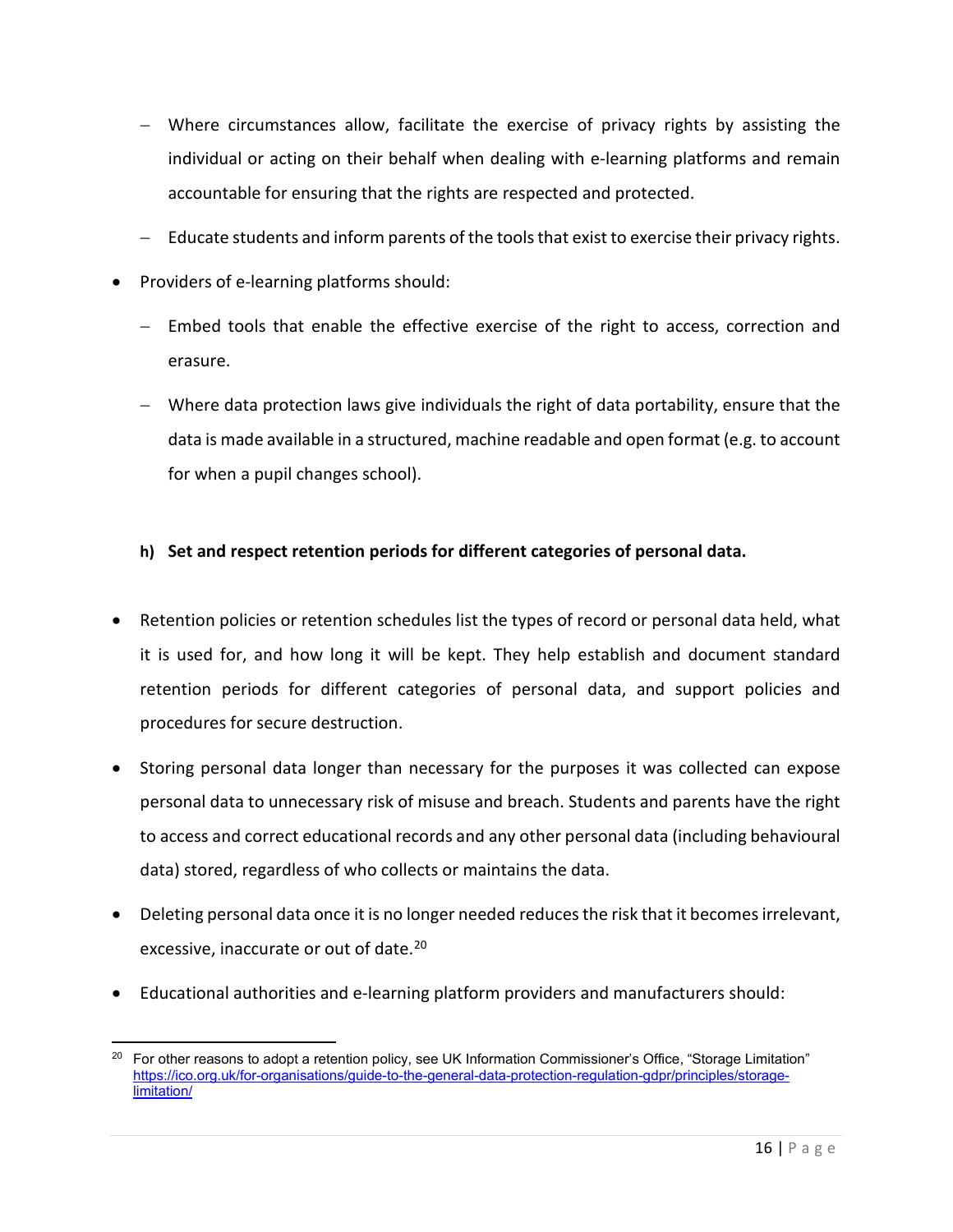- − Publish information regarding the categories of data collected, the purposes for which the data will be used, the identity of the actors involved in the processing, how long the data will be kept, and the security practices in place. $21$
- − Subject to other legal and regulatory requirements, ensure appropriate clarifications of the data processed by the e-learning platform.
- − Minimize the retention of all personal data including data generated from the use of personal data, such as logs, assessments and profiles.
- − Carry over data from one educational activity to another only under the full control of educators, and transparency to children and their parents. Data which is not carried over in this manner should be deleted after a reasonable retention period after the end of the activity.
- − Delete individual accounts and the personal data associated with them after a predetermined period of inactivity and disuse, or upon request.

### *3) E-Learning platform providers and manufacturers are called upon to:*

# **a) Be transparent about their data processing practices to both educational authorities and the individuals using the e-learning platforms.**

- Students, parents and educators have the right to know what personal data is being collected about them and how it will be used, and to know when it may be disclosed to others. If the data processing practices of the e-learning platform are not fully transparent, there is the risk that educational authorities and individuals will be unable to make informed decisions about their participation in the platform.
- To ensure informed decision-making, e-learning platform providers and manufacturers should:

<span id="page-23-0"></span>l <sup>21</sup> Berlin Working Group Paper, para 30.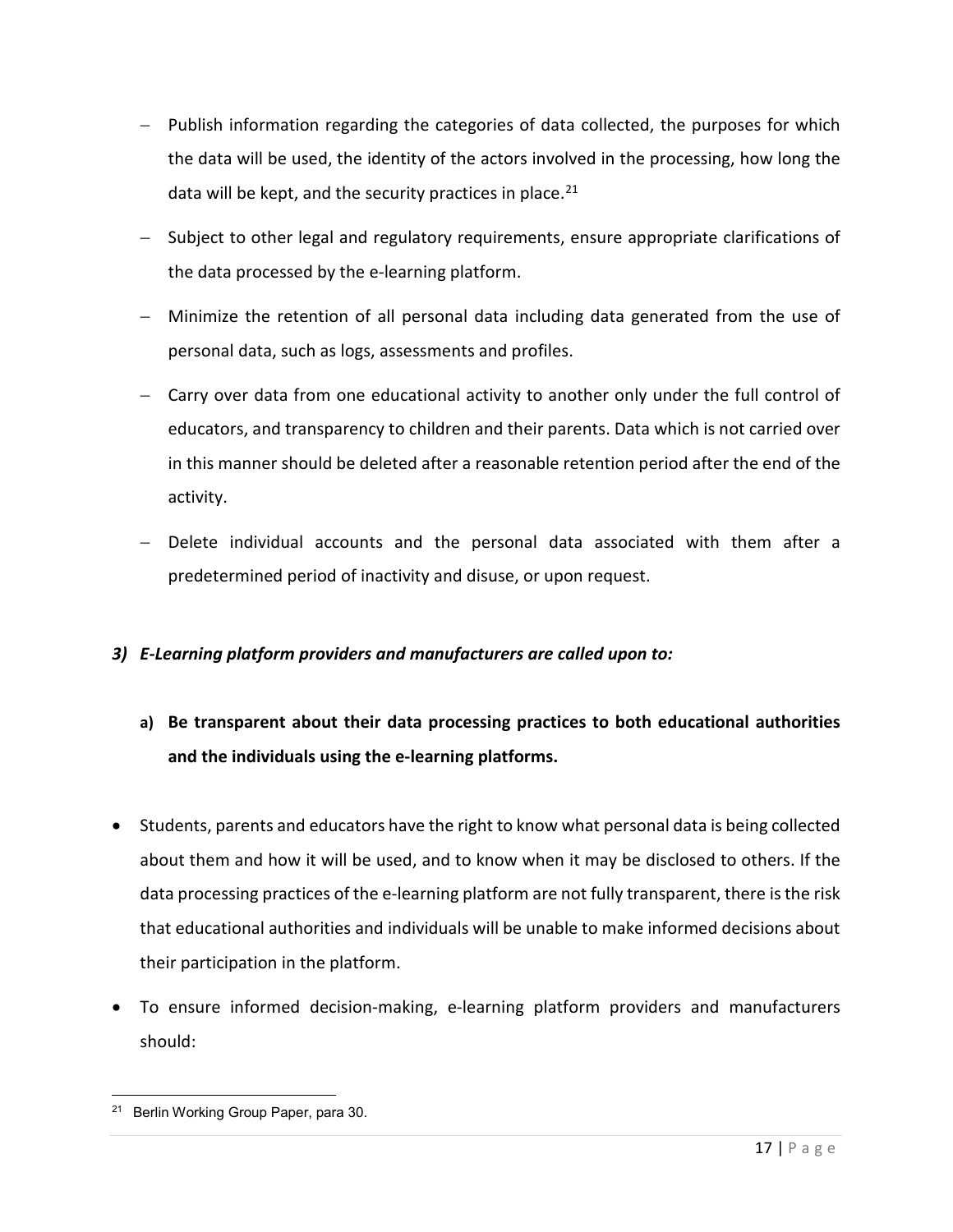- − Make readily available, and in understandable form, information about how they handle personal data.
- − Clearly state the data processing practices to educational authorities prior to engaging in service agreements.
- − Clearly state their data processing practices to students and parents upon registration for the service.
- − Provide notice whenever modifying the terms of collection, use or disclosure of personal data. The notice should clearly articulate the change that is proposed, or has occurred.
- − Provide educational authorities, parents and students with a point of contact able to answer questions about the platform's data processing practices.
- − Guarantee the sustainability of their services through the duration of their agreement with the educational authority.
- **b) Limit the purposes for collecting personal data as appropriate to context, and specify in their terms of services or other legal contracts when personal data may be disclosed.**
- The purposes for collection, use and disclosure must be suited to the educational context to avoid the risk of inappropriate, unauthorized or illegal data processing.
- E-learning platform providers and manufacturers should:
	- − Process personal data solely in ways that are consistent with the educational context in which the data was provided.
	- − Never reuse or share data related to students' use of the e-learning platform for incompatible or secondary purposes.
	- − Never use personal data derived from the use of e-learning platforms for marketing and advertising purposes.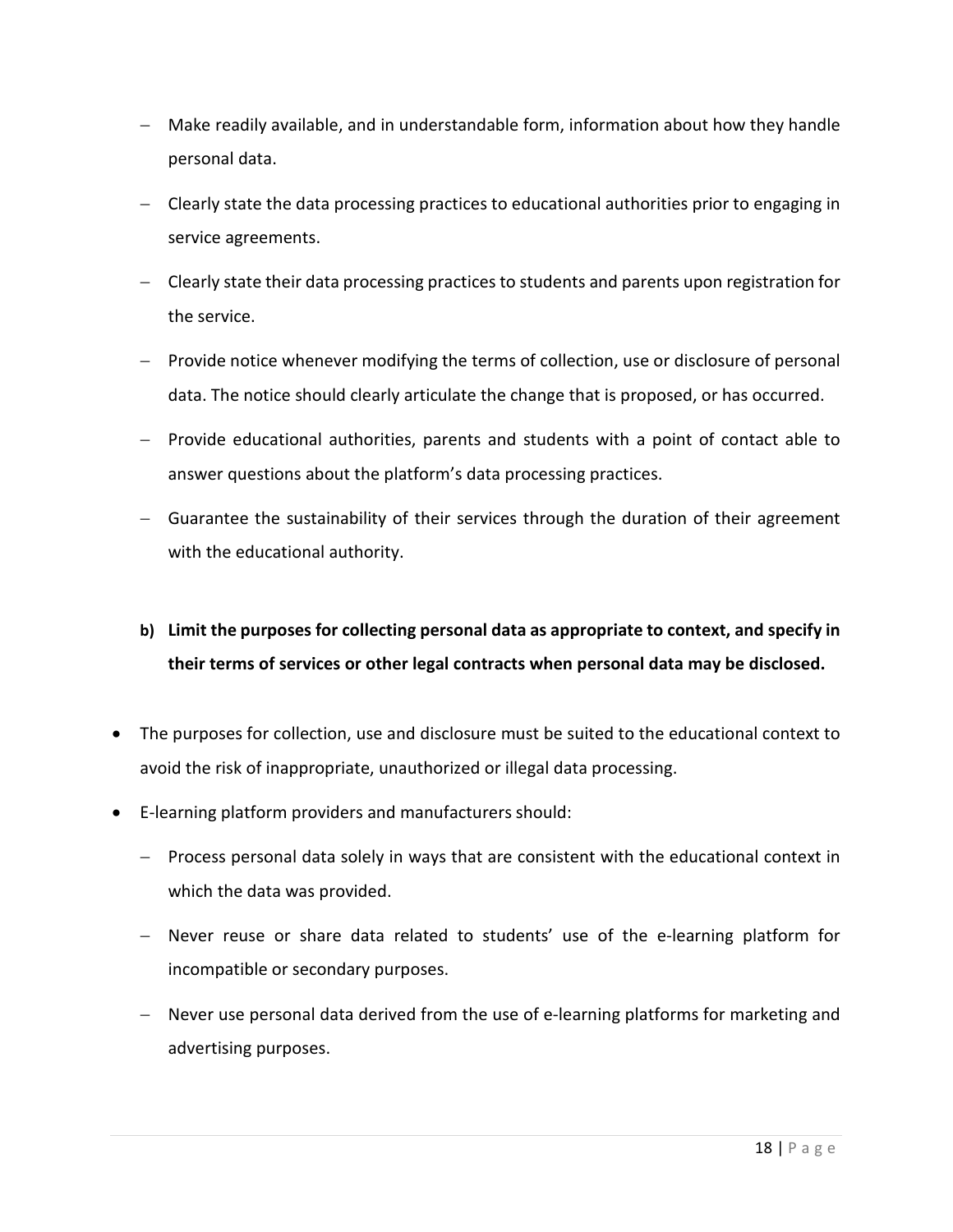#### **c) Be clear, specific and consistent in their terms and conditions of services.**

- If the terms and conditions are not clearly and consistently made available, educational authorities are unable to make informed decisions when entering into agreements with elearning platform providers.
- E-learning platform providers and manufacturers should:

l

- − Clearly define the purposes for which they are collecting personal data, and avoid vague terminology such as "educational purposes" and "educational quality" that permit overly broad collection[.22](#page-25-0)
- − Apply the recommendations found within this document when developing clear and consistent terms and conditions of use, including provisions dealing with prohibited purposes, retention policies, and appropriate safeguards.

**Example**: Specifying that a collection of data is necessary to "educational purposes" is overly broad. Specifying that the collection is necessary to "improve fifth grade reading skills" or "enhance college-level physics courses" more clearly articulates the reasoning behind the collection.

- **d) Adopt Privacy Enhancing Technologies and apply the principles of Privacy by Design and by Default.**
- Privacy Enhancing Techniques ("PETs") help minimise the collection and use of personal data, improve transparency of data processing, and facilitate compliance with data protection

<span id="page-25-0"></span><sup>&</sup>lt;sup>22</sup> For further examples of clear terms and conditions see: U.S. Department of Education's Privacy Technical Assistance Centre, *Protecting Student Privacy While Using Online Educational Services: Requirements and Best Practices*: [https://studentprivacy.ed.gov/sites/default/files/resource\\_document/file/TOS\\_Guidance\\_Jan%202015\\_0%20%281%29.](https://studentprivacy.ed.gov/sites/default/files/resource_document/file/TOS_Guidance_Jan%202015_0%20%281%29.pdf) [pdf.](https://studentprivacy.ed.gov/sites/default/files/resource_document/file/TOS_Guidance_Jan%202015_0%20%281%29.pdf)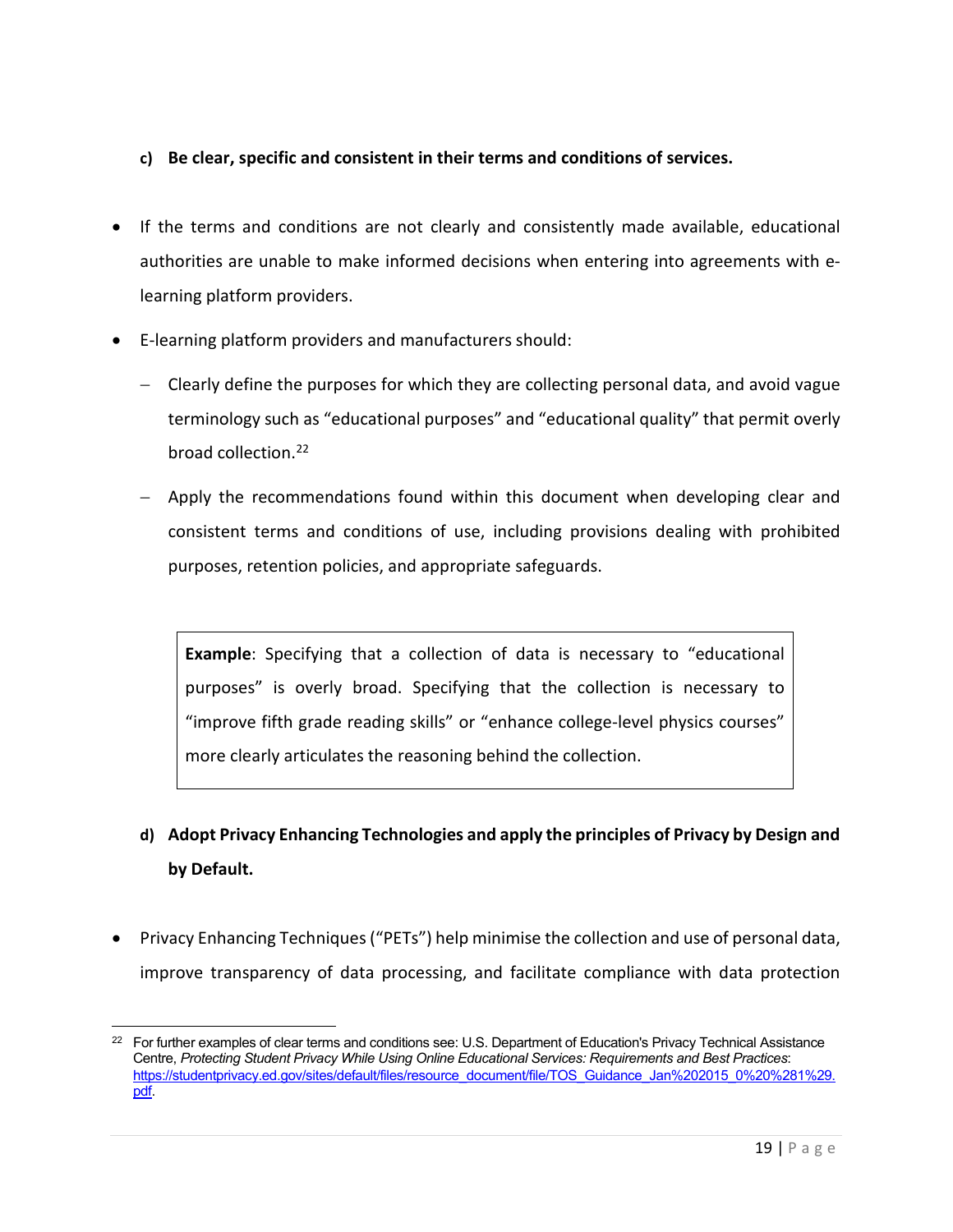rules. The use of PETs should result in making breaches of certain data protection rules more difficult and/or in helping detect them.<sup>[23](#page-26-0)</sup>

- E-learning platform providers and manufacturers should:
	- − Minimise the collection of personal data and use de-identified information consistent with Recommendations 2(b) and 2(e), and the principles of Privacy by Design and by Default principles.<sup>[24](#page-26-1)</sup>
	- − Take into account the protection of personal data both at rest and in transit.
	- − Establish security controls to assure availability, integrity, confidentiality, durability and traceability of personal data that meet or exceed prevailing standards and practices.
	- − Consider th[e Resolution on Privacy by Design](https://icdppc.org/wp-content/uploads/2015/02/32-Conference-Israel-resolution-on-Privacy-by-Design.pdf) adopted by the 32<sup>nd</sup> ICDPPC.<sup>[25](#page-26-2)</sup>

### **e) Ensure that personal data is stored in compliance with local data protection legislation.**

- In many cases, the personal data by e-learning platforms are not stored or processed in data systems under the control of educational authorities. Instead, many educational authorities rely on external, cloud-based providers to store and process student data. The use of cloudbased platforms may introduce new data processing risks related to transparency, security and accountability.<sup>[26](#page-26-3)</sup>
- E-learning platform providers and manufacturers should:

<span id="page-26-0"></span> $\overline{\phantom{a}}$ <sup>23</sup> European Commission, *Privacy Enhancing Technologies (PETs) – the existing legal framework*, MEMO/07/159, May 2007[: http://europa.eu/rapid/press-release\\_MEMO-07-159\\_en.pdf;](http://europa.eu/rapid/press-release_MEMO-07-159_en.pdf) Office of the Privacy Commissioner of Canada, *Privacy Enhancing Technologies – A Review of Tools and Techniques*, Nov. 2017, [https://www.priv.gc.ca/en/opc-actions-and-decisions/research/explore-privacy-research/2017/pet\\_201711/;](https://www.priv.gc.ca/en/opc-actions-and-decisions/research/explore-privacy-research/2017/pet_201711/) European Union Agency for Network and Information Security (ENISA), *Privacy-Enhancing Technologies:* [https://www.enisa.europa.eu/topics/data-protection/privacy-enhancing-technologies;](https://www.enisa.europa.eu/topics/data-protection/privacy-enhancing-technologies) ENISA, *Privacy by Design*, [https://www.enisa.europa.eu/topics/data-protection/privacy-by-design.](https://www.enisa.europa.eu/topics/data-protection/privacy-by-design)

<span id="page-26-1"></span><sup>24</sup> See also Article 25 of the EU *General Data Protection Regulation*, "Data protection by design and default": <http://www.privacy-regulation.eu/en/article-25-data-protection-by-design-and-by-default-GDPR.htm>

<span id="page-26-2"></span><sup>25</sup> <https://icdppc.org/wp-content/uploads/2015/02/32-Conference-Israel-resolution-on-Privacy-by-Design.pdf>

<span id="page-26-3"></span><sup>26</sup> Working Paper on Cloud Computing - Privacy and data protection issues - ["Sopot Memorandum"](https://datenschutzberlin.de/attachments/875/Sopot_Memorandum.12.6.12.pdf) - 51st meeting, 23-24 April 2012, Sopot (Poland), pp. 1-3.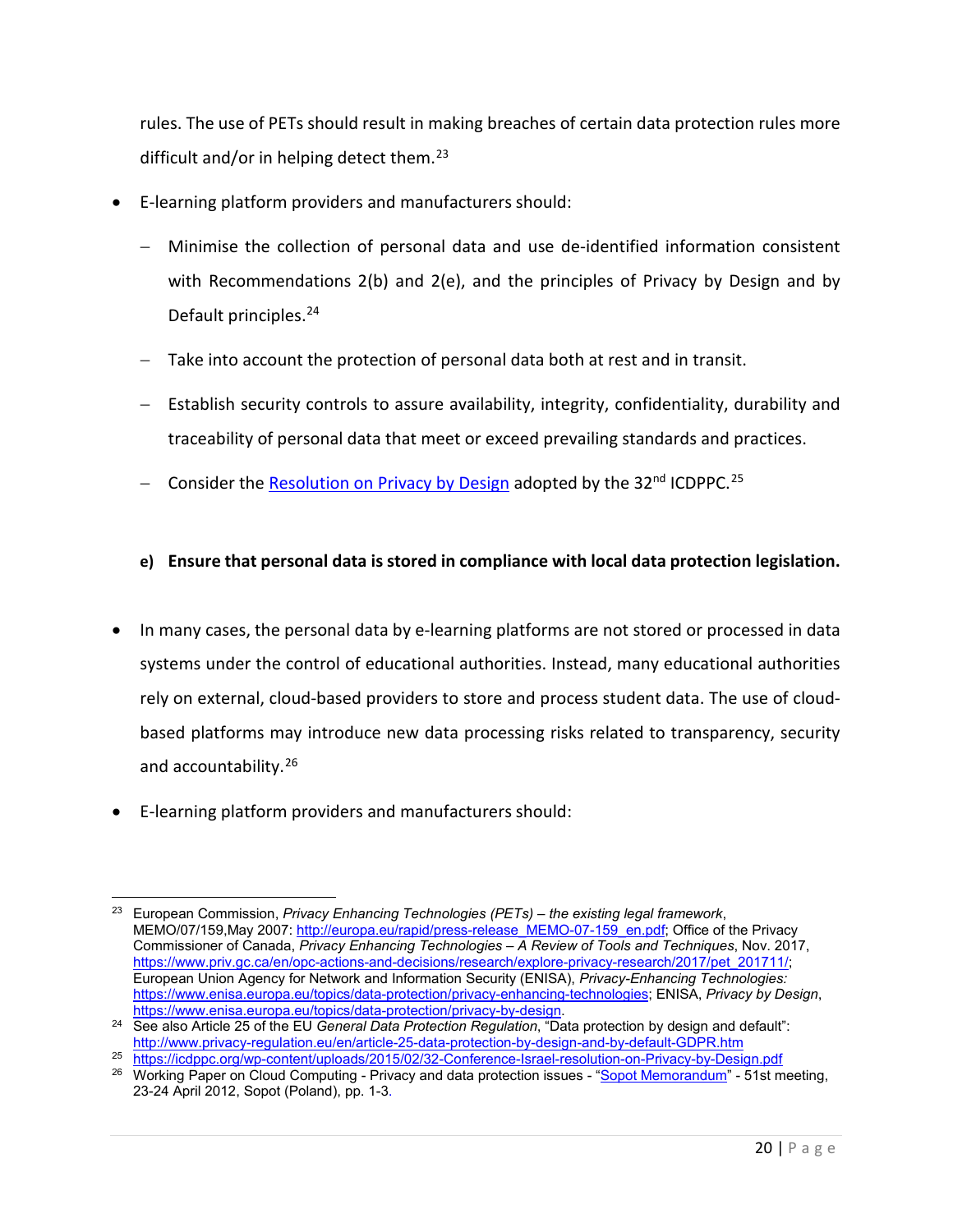- − Provide administrative, physical and technical safeguards to ensure the processing of all personal data is compliance with applicable data localization requirements.
- − Allow regular audits carried out by data controllers, data protection authorities or other mandated auditing agencies, as the case may be.
- − When using cloud-based services, ensure these meet or exceed prevailing data protection standards and practices for security, access and accountability.<sup>[27](#page-27-0)</sup>
- − Consider the resolutions that have been previously developed in these areas including th[e](https://icdppc.org/wp-content/uploads/2015/02/Resolution-on-Cloud-Computing.pdf) [Resolution of Cloud Computing](https://icdppc.org/wp-content/uploads/2015/02/Resolution-on-Cloud-Computing.pdf) adopted by the 34<sup>th</sup> ICDPPC.<sup>[28](#page-27-1)</sup>

l

<span id="page-27-1"></span><span id="page-27-0"></span><sup>27</sup> European Data Protection Supervisor, *[Guidelines on the use of cloud computing services by the European](https://edps.europa.eu/sites/edp/files/publication/18-03-16_cloud_computing_guidelines_en.pdf)  [institutions and bodies](https://edps.europa.eu/sites/edp/files/publication/18-03-16_cloud_computing_guidelines_en.pdf)*; ENISA, ["Cloud Security"](https://www.enisa.europa.eu/topics/cloud-and-big-data/cloud-security) page; NIST, *[Guidelines on Security and Privacy in Public Cloud](https://nvlpubs.nist.gov/nistpubs/Legacy/SP/nistspecialpublication800-144.pdf)  [Computing](https://nvlpubs.nist.gov/nistpubs/Legacy/SP/nistspecialpublication800-144.pdf)*; ISACA, *[IT Control Objectives for Cloud Computing: Controls and Assurance in the Cloud](https://www.isaca.org/chapters2/kampala/newsandannouncements/Documents/IT%20contro%20objectives%20for%20Cloud%20computing.pdf)*. <sup>28</sup> <https://icdppc.org/wp-content/uploads/2015/02/Resolution-on-Cloud-Computing.pdf>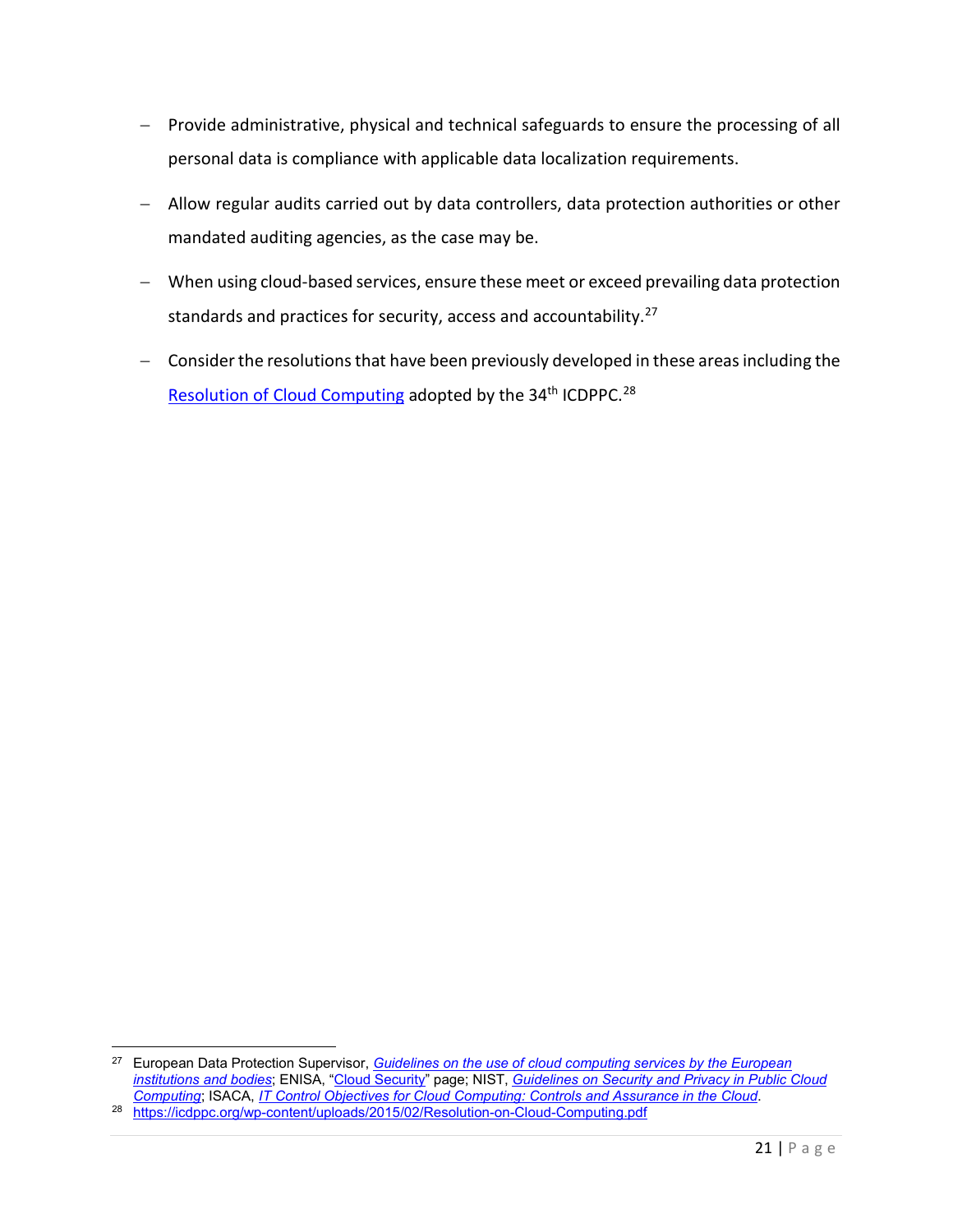The Resolution and, in particular, its recommendations provide data protection authorities (DPAs) with a baseline from which they can work towards addressing the issue of e-learning platforms and their use of personal data. When implementing the Resolution domestically, DPAs are invited to consider the following actions:

## **a) Inform and raise awareness of the privacy risks and responsibilities of using e-learning platforms**

- DPAs are invited to post the Resolution on their websites and other publications, share through communications and outreach channels, such as social media, and cite it in their work related to children and youth, and to education.
- As part of this effort, it is suggested that DPAs prepare educational resources (or leverage those prepared by others) and, where possible, act as a resource to offer information and share best practices. Efforts can include organizing informational sessions to raise awareness on the data protection risks and mitigation measures identified in this Resolution. These educational resources and informational sessions can serve to complement DPAs' efforts at empowering children and youth to know and to protect their privacy rights.
- **b) Use this Resolution to develop guidelines that assist educational authorities and e-learning platform providers and manufacturers in meeting their data protection and privacy obligations.**
	- DPAs are encouraged to use this Resolution as a starting point to develop guidelines related to e-learning platforms and their data processing practices.
	- Guidelines can be specifically adapted to the local context and laws to help clarify the expectations and obligations incumbent upon the different actors in the e-learning environment. They should direct educational service providers towards delivering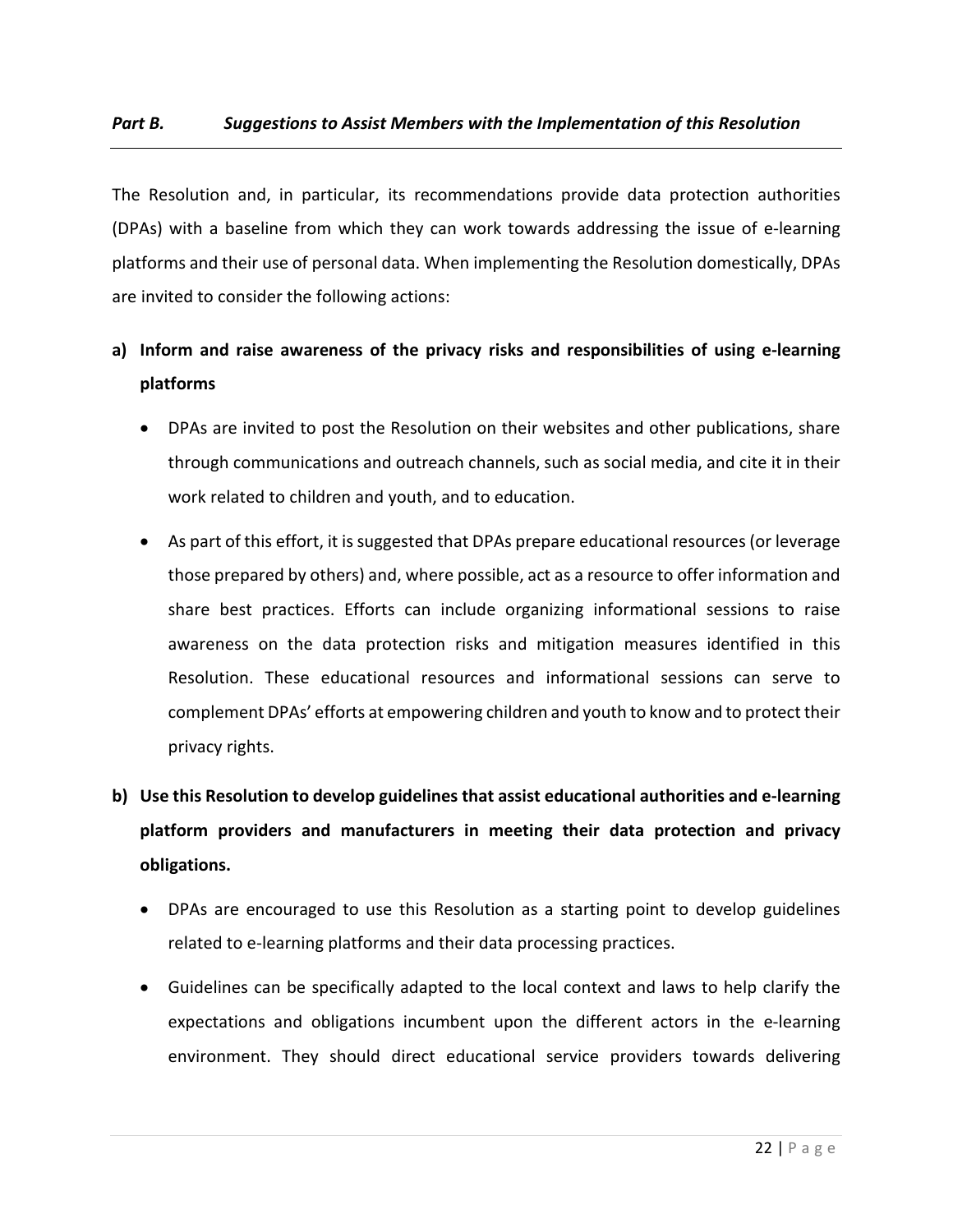adequate and high-level guarantees to accompany the collection, processing, retention and disclosure of students', parents' and educators' personal data.

- Guidelines also allow DPAs to look further into specific matters. For example, DPAs may want to look further into the use of learning analytics. Learning analytics may involve creating new and sensitive personal data used to create individual profiles and for analysis and prediction, and therefore should be subject to clear rules. The guidelines should define governing principles and serve as a strong ethical and privacy framework to govern the practices of learning analytics and to ensure compliance with data protection laws.
- Similarly, and where possible, DPAs should work with all stakeholders to develop Codes of Practice governing the use of e-learning platforms. Codes of Practice may be a good avenue for addressing matters related to the drafting of contracts of services by elearning platform providers, setting minimum standards on what is to be found in said contracts.

# **c) Promote this Resolution and its recommendations with stakeholders and policy-makers in their jurisdictions and networks.**

- DPAs can be instrumental in identifying, compiling and providing additional resources and knowledge. Moreover, DPAs may be in a favorable position to ensure policy-makers and other high-level decision-makers are aware of these resources as part of their deliberative process.
- DPAs are invited to share the Resolution with government and educational authorities and policy-makers, as well as to related industry sectors, parent groups and other relevant stakeholders in order to stimulate conversations on the important issues this Resolution addresses and influence related policies and laws.
- Raising awareness within the DPA's jurisdiction will help spread the Resolution's impact and facilitate the needed dialogue on e-learning platforms, appropriate data practices and, more generally, privacy rights in the classroom.